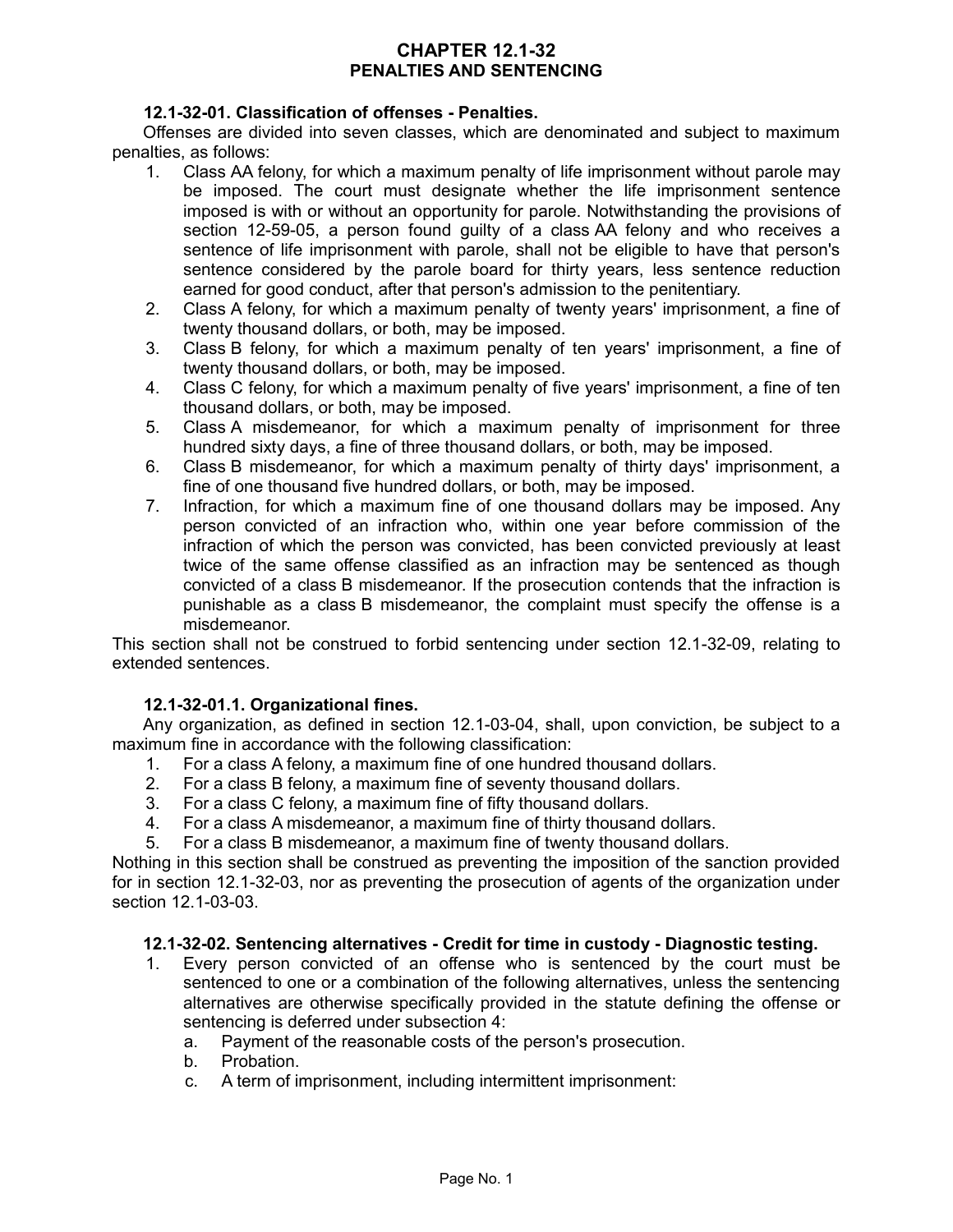- (1) In a state correctional facility in accordance with section 29-27-07, in a regional corrections center, or in a county jail, if convicted of a felony or a class A misdemeanor.
- (2) In a county jail or in a regional corrections center, if convicted of a class B misdemeanor.
- (3) In a facility or program deemed appropriate for the treatment of the individual offender, including available community-based or faith-based programs.
- (4) In the case of persons convicted of an offense who are under eighteen years of age at the time of sentencing, the court is limited to sentencing the minor defendant to a term of imprisonment in the custody of the department of corrections and rehabilitation.
- d. A fine.
- e. Restitution for damages resulting from the commission of the offense.
- f. Restoration of damaged property or other appropriate work detail.
- g. Commitment to an appropriate licensed public or private institution for treatment of alcoholism, drug addiction, or mental disease or defect.
- h. Commitment to a sexual offender treatment program.
- i. Drug court program. A drug court is a district court supervised treatment program approved by the supreme court which combines judicial supervision with alcohol and drug testing and substance use disorder treatment in a licensed treatment program. The supreme court may adopt rules, including rules of procedure, for drug court programs.
- j. Veterans treatment docket. A veterans treatment docket is a district court supervised docket approved by the supreme court which combines judicial supervision with licensed treatment programs to treat substance use disorders, mental health conditions, behavioral health conditions, traumatic brain injuries, military sexual trauma, and co-occurring disorders. The supreme court may adopt rules, including rules of procedure, for veterans treatment dockets.
- k. Completion of a restorative justice program. For purposes of this section, "restorative justice program" means a system of justice which focuses on the rehabilitation of offenders through reconciliation with victims and the community at large.

Except as provided by section 12.1-32-06.1, sentences imposed under this subsection may not exceed in duration the maximum sentences of imprisonment provided by section 12.1-32-01, section 12.1-32-09, or as provided specifically in a statute defining an offense. This subsection does not permit the unconditional discharge of an offender following conviction. A sentence under subdivision e or f must be imposed in the manner provided in section 12.1-32-08. If the person is sentenced to a term of imprisonment, the court may prohibit the person from contacting the victim during the term of imprisonment. For purposes of this subsection, "victim" means victim as defined in section 12.1-34-01.

- 2. Credit against any sentence to a term of imprisonment must be given by the court to a defendant for all time spent in custody as a result of the criminal charge for which the sentence was imposed or as a result of the conduct on which such charge was based. "Time spent in custody" includes time spent in custody in a jail or mental institution for the offense charged, whether that time is spent prior to trial, during trial, pending sentence, or pending appeal. The total amount of credit the defendant is entitled to for time spent in custody and any credit for sentence reduction under section 12-44.1-32 or 12-54.1-01 the defendant is entitled to must be stated in the criminal judgment.
- 3. A court may suspend the execution of all or a part of the sentence imposed. The court shall place the defendant on probation during the term of suspension.
- 4. A court, upon application or its own motion, may defer imposition of sentence. The court must place the defendant on probation during the period of deferment. An order deferring imposition of sentence is reviewable upon appeal from a verdict or judgment. In any subsequent prosecution, for any other offense, the prior conviction for which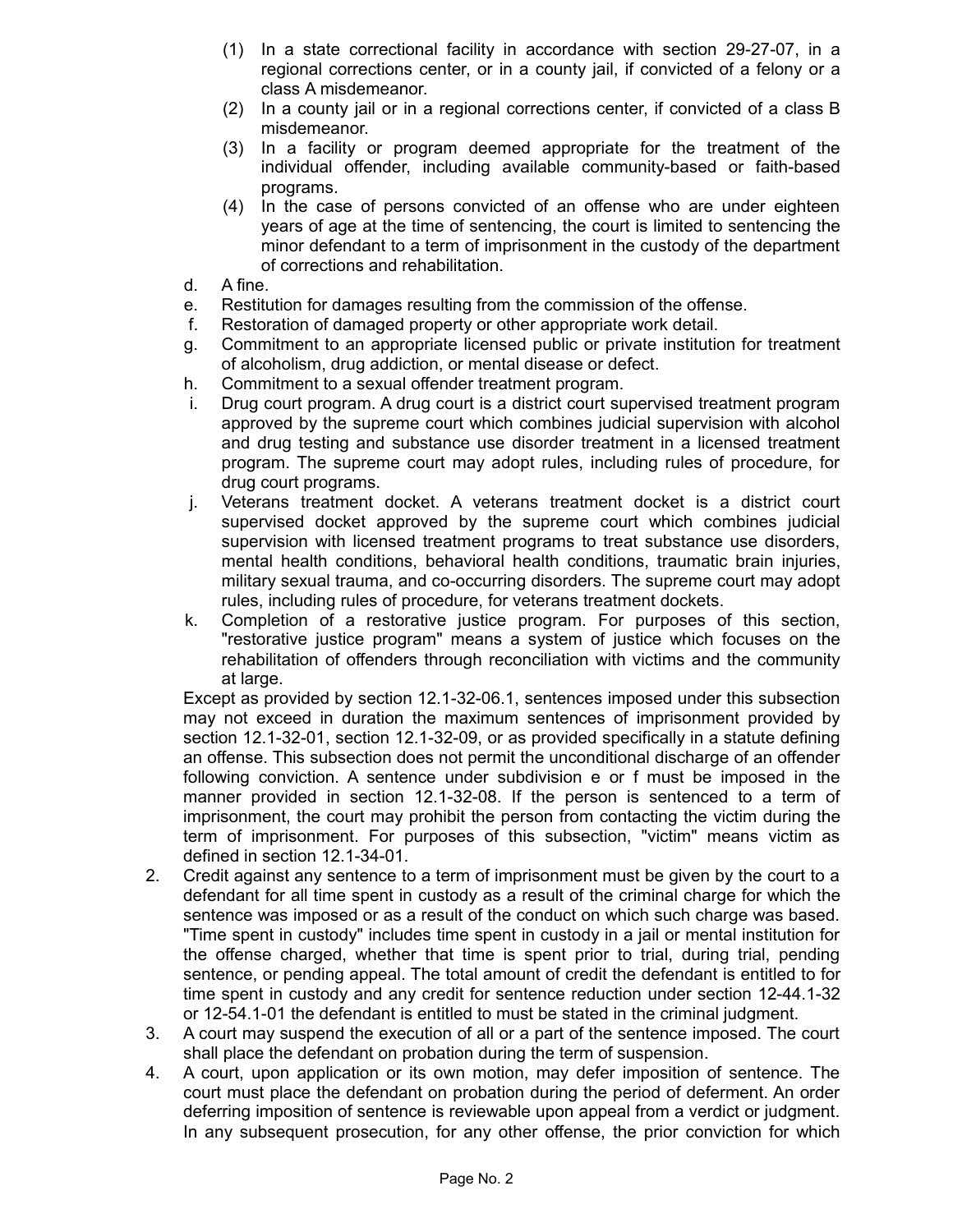imposition of sentence is deferred may be pleaded and proved, and has the same effect as if probation had not been granted or the information or indictment dismissed under section 12.1-32-07.1.

- 5. A court may, prior to imposition of sentence, order the convicted offender committed to an appropriate licensed public or private institution for diagnostic testing for such period of time as may be necessary, but not to exceed thirty days. The court may, by subsequent order, extend the period of commitment for not to exceed thirty additional days. The court may also order such diagnostic testing without ordering commitment to an institution. Validity of a sentence must not be challenged on the ground that diagnostic testing was not performed pursuant to this subsection.
- 6. All sentences imposed must be accompanied by a written statement by the court setting forth the reasons for imposing the particular sentence. The statement must become part of the record of the case.
- 7. If an offender is sentenced to a term of imprisonment, that term of imprisonment commences at the time of sentencing, unless, upon motion of the defendant, the court orders the term to commence at some other time.
- 8. Unless otherwise specifically authorized in the statute defining the offense, a court may not include a minimum term of imprisonment as part of its sentence.
- 9. A person who is convicted of a felony and sentenced to imprisonment for not more than three hundred sixty days is deemed to have been convicted of a misdemeanor. However, if an order is entered revoking a term of probation that was imposed as part of a sentence, the person is deemed to have been convicted of a felony.
- 10. A court shall order a defendant to pay fifty dollars to the department of corrections and rehabilitation at the time a presentence investigation is initiated to partially defray the costs incurred by the department for the preparation of the presentence report. The court may also order that any additional costs incurred by the department relating to the presentence investigation and report be paid by the defendant at a rate of payment up to the full costs of conducting the investigation and preparing the report as established by the department.
- 11. Before sentencing a defendant on a felony charge under section 12.1-20-03, 12.1-20-03.1, 12.1-20-11, 12.1-27.2-02, 12.1-27.2-03, 12.1-27.2-04, or 12.1-27.2-05, a court shall order the department of corrections and rehabilitation to conduct a presentence investigation and to prepare a presentence report. A presentence investigation for a charge under section 12.1-20-03 must include a risk assessment. A court may order the inclusion of a risk assessment in any presentence investigation. In all felony or class A misdemeanor offenses, in which force, as defined in section 12.1-01-04, or threat of force is an element of the offense or in violation of section 12.1-22-02, or an attempt to commit the offenses, a court, unless a presentence investigation has been ordered, must receive a criminal record report before the sentencing of the defendant. Unless otherwise ordered by the court, the criminal record report must be conducted by the department of corrections and rehabilitation after consulting with the prosecuting attorney regarding the defendant's criminal record. The criminal record report must be in writing, filed with the court before sentencing, and made a part of the court's record of the sentencing proceeding.

## **12.1-32-02.1. Mandatory prison terms for armed offenders.**

- 1. Notwithstanding any other provision of this title, a term of imprisonment must be imposed upon an offender and served without benefit of parole when:
	- a. In the course of committing an offense, the offender inflicts or attempts to inflict bodily injury upon another, threatens or menaces another with imminent bodily injury with a dangerous weapon, explosive, destructive device, or firearm; or
	- b. The offender possesses or has within immediate reach and control a dangerous weapon, explosive, destructive device, or firearm while in the course of committing any felony offense under subsection 1, 3, or 7 of section 19-03.1-23.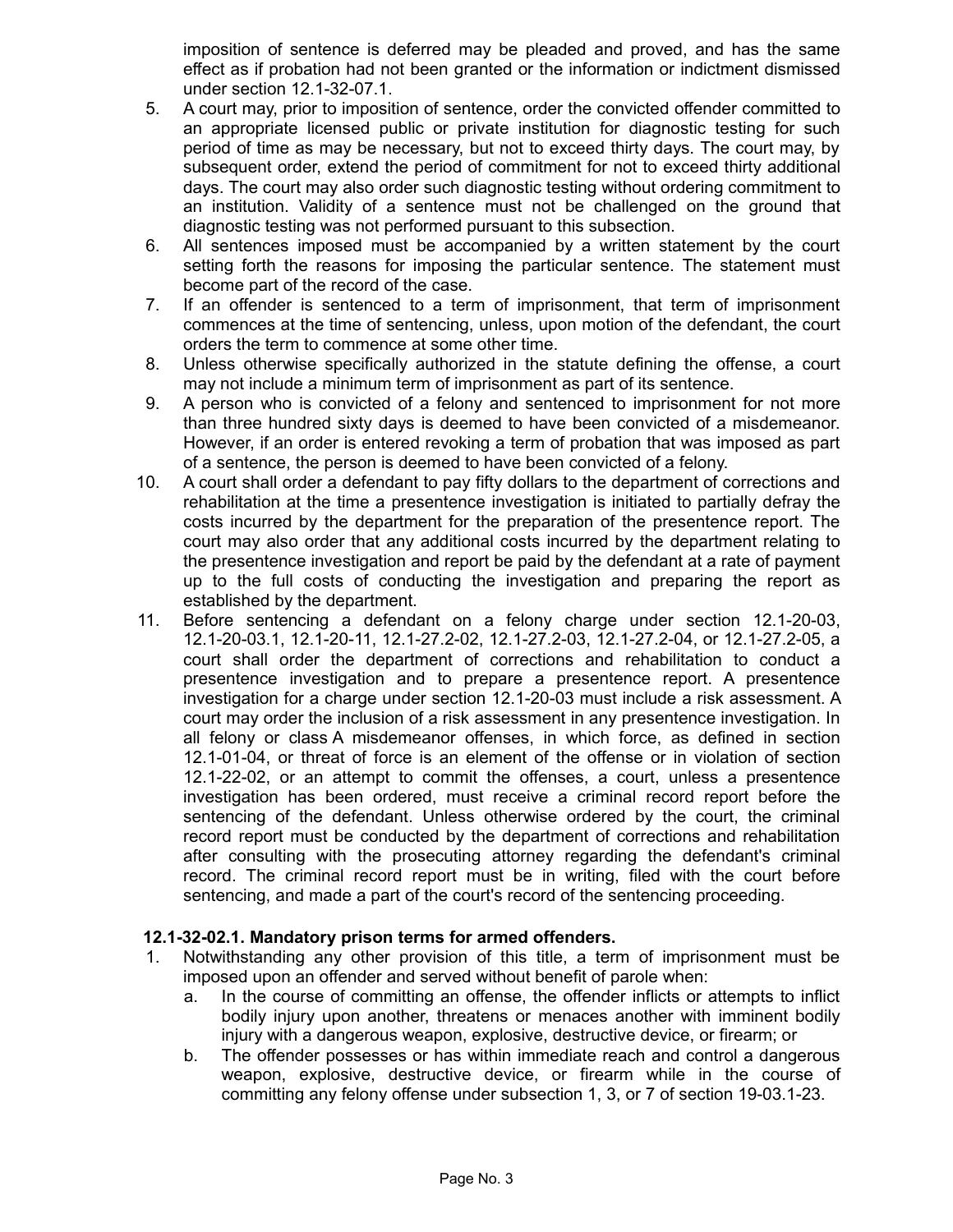- 2. This requirement applies only when possession of a dangerous weapon, explosive, destructive device, or firearm has been charged and admitted or found to be true in the manner provided by law, and must be imposed as follows:
	- a. If the offense for which the offender is convicted is a class AA, class A, or class B felony, the court shall impose a minimum sentence of four years' imprisonment.
	- b. If the offense for which the offender is convicted is a class C felony, the court shall impose a minimum sentence of two years' imprisonment.
- 3. This section applies even when being armed is an element of the offense for which the offender is convicted.
- 4. An offender serving a sentence subject to this section may be eligible to participate in a release program under section 12-48.1-02 during the last six months of the offender's sentence.

#### **12.1-32-02.2. Repayment of rewards paid by crimestoppers programs - Duties of attorney general - Qualified local programs - Disbursement of moneys collected.**

- 1. After a defendant has been convicted of a felony, the court may order the defendant to repay all or part of any reward paid by a qualified local program. In determining whether the defendant must repay the reward or part of the reward, the court shall consider:
	- a. The ability of the defendant to make the payments, including any financial hardship that payment may cause to the defendant's dependents.
	- b. Whether the information that was reported to the qualified local program substantially contributed to the defendant being charged with the offense. To the extent allowed by law, the court shall respect the confidentiality of the records of the qualified local program.
- 2. "A qualified local program" means a program approved by the attorney general to receive repayment of rewards. The attorney general shall consider the organization, continuity, leadership, community support, and general conduct of the program to determine whether the repayments will be spent to further crime prevention purposes of the program. The attorney general also shall determine that the qualified local program provides rewards to persons who report information concerning criminal activity and whether that information substantially leads to defendants being charged with felonies.
- 3. If the court determines that a defendant is capable of repaying all or any part of a reward paid by a qualified local program, the judgment must include a statement of the amount owed, the identity of the qualified local program, and a schedule, if any, of payments to be made by the defendant. The clerk of court may establish an account within which to deposit repayments of rewards and at least quarterly shall pay over to each qualified local program the sums that have been collected for the benefit of that program.
- 4. A judgment that includes a repayment of reward, either alone or in conjunction with section 29-26-22, may be docketed and thereafter constitutes a lien upon the real estate of the defendant in the same manner as a judgment for money rendered in a civil action.

## **12.1-32-02.3. Mandatory sentences - Exceptions.**

- 1. In addition to any other provision of law, when sentencing an individual convicted of a violation in chapter 19-03.1 for which there is a mandatory minimum sentence, the court may depart from the applicable mandatory minimum sentence if the court, in giving due regard to the nature of the crime, history and character of the defendant, and the defendant's chances of successful rehabilitation, finds a compelling reason on the record that imposition of the mandatory minimum sentence would result in manifest injustice to the defendant and that the mandatory minimum sentence is not necessary for the protection of the public.
- 2. Subsection 1 does not apply if the individual is sentenced under section 12.1-32-02.1.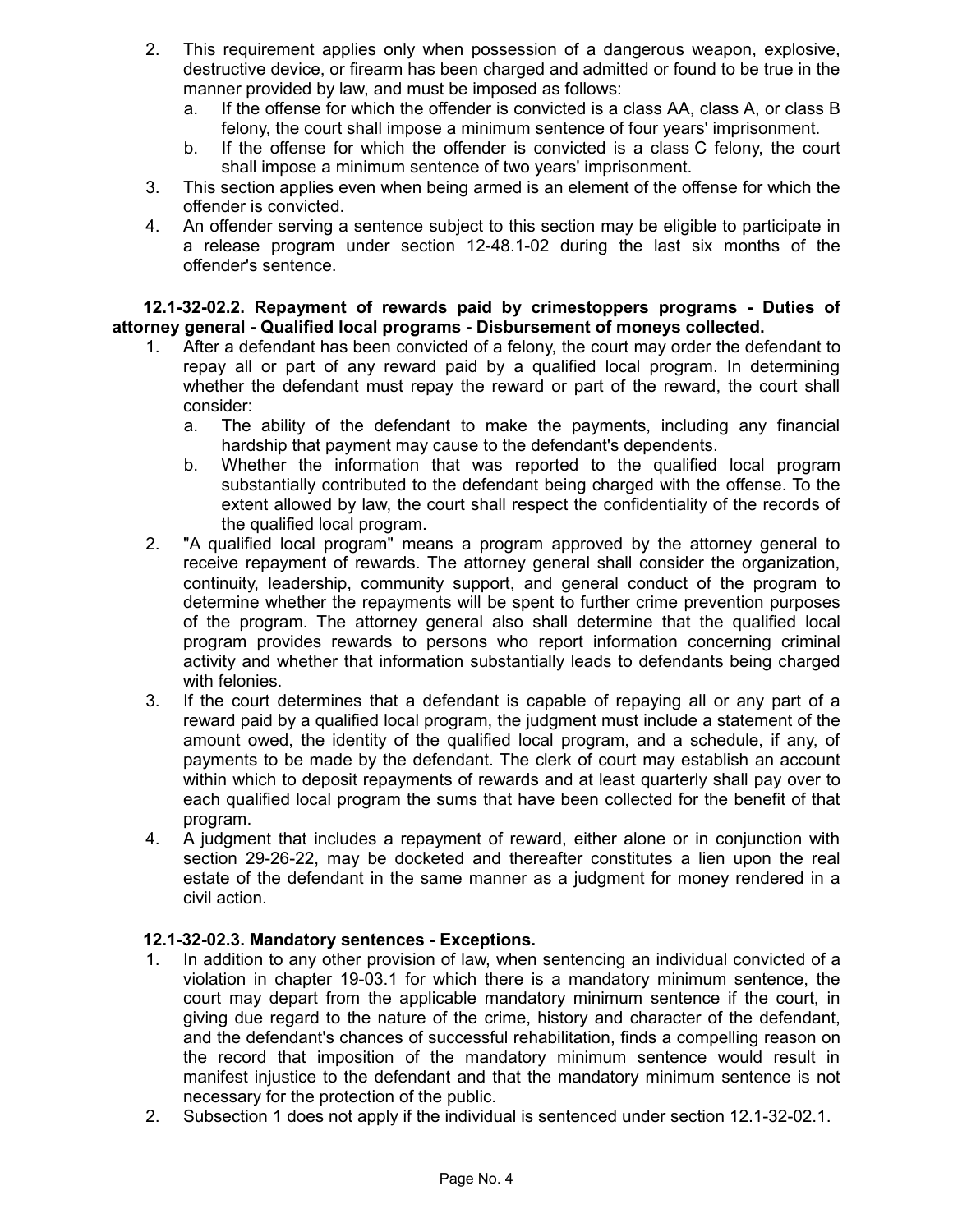3. Upon departing from a mandatory minimum sentence, a judge shall report to the state court administrator who shall make available in electronic form and on the world wide web an annual report by July 1 of each year on the total number of departures from mandatory minimum sentences.

# **12.1-32-03. Special sanction for organizations.**

When an organization is convicted of an offense, the court may, in addition to any other sentence which may be imposed, require the organization to give notice of its conviction to the persons or class of persons ostensibly harmed by the offense, by mail or by advertising in designated areas or by designated media or otherwise.

## **12.1-32-03.1. Procedure for trial of infraction - Incidents.**

- 1. Except as provided in this subsection, all procedural provisions relating to the trial of criminal cases as provided in the statutes or rules relating to criminal procedure shall apply to the trial of a person charged with an infraction. A person charged with an infraction is not entitled to be furnished counsel at public expense nor to have a trial by jury unless the person may be subject to a sentence of imprisonment under subsection 7 of section 12.1-32-01.
- 2. Except as provided in this title, all provisions of law and rules of criminal procedure relating to misdemeanors shall apply to infractions, including, but not limited to, the powers of law enforcement officers, the jurisdiction of courts, the periods for commencing action and bringing a case to trial, and the burden of proof.
- 3. Following conviction of an infraction, the offender may be sentenced in accordance with subsection 1 of section 12.1-32-02, except that a term of imprisonment may not be imposed except in accordance with subsection 3 of section 12.1-32-05, or subsection 7 of section 12.1-32-01.
- 4. If a statute provides that conduct is an infraction without specifically including a requirement of culpability, no culpability is required.

## **12.1-32-04. Factors to be considered in sentencing decision.**

The following factors, or the converse thereof where appropriate, while not controlling the discretion of the court, shall be accorded weight in making determinations regarding the desirability of sentencing an offender to imprisonment:

- 1. The defendant's criminal conduct neither caused nor threatened serious harm to another person or his property.
- 2. The defendant did not plan or expect that his criminal conduct would cause or threaten serious harm to another person or his property.
- 3. The defendant acted under strong provocation.
- 4. There were substantial grounds which, though insufficient to establish a legal defense, tend to excuse or justify the defendant's conduct.
- 5. The victim of the defendant's conduct induced or facilitated its commission.
- 6. The defendant has made or will make restitution or reparation to the victim of his conduct for the damage or injury which was sustained.
- 7. The defendant has no history of prior delinquency or criminal activity, or has led a law-abiding life for a substantial period of time before the commission of the present offense.
- 8. The defendant's conduct was the result of circumstances unlikely to recur.
- 9. The character, history, and attitudes of the defendant indicate that he is unlikely to commit another crime.
- 10. The defendant is particularly likely to respond affirmatively to probationary treatment.
- 11. The imprisonment of the defendant would entail undue hardship to himself or his dependents.
- 12. The defendant is elderly or in poor health.
- 13. The defendant did not abuse a public position of responsibility or trust.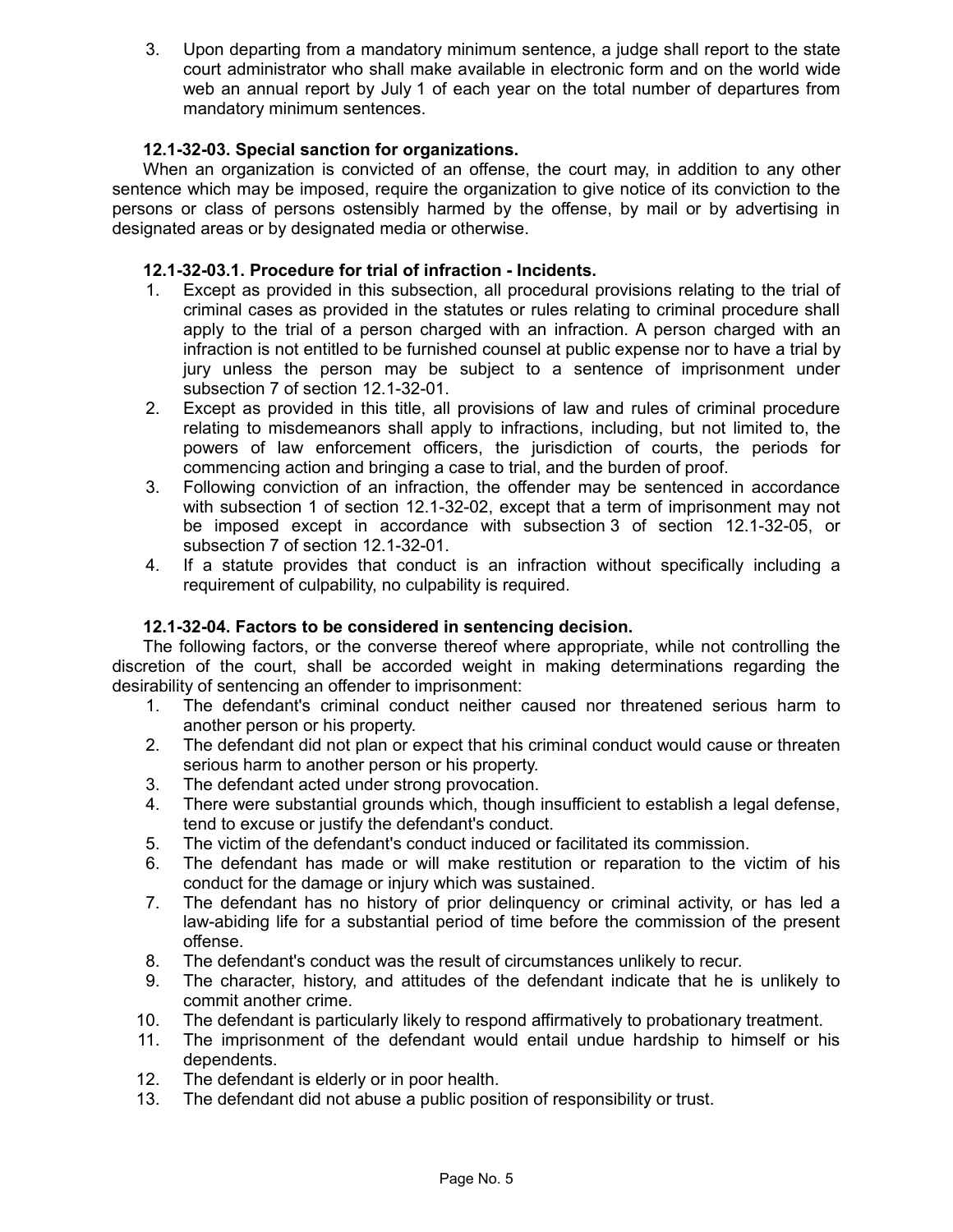14. The defendant cooperated with law enforcement authorities by bringing other offenders to justice, or otherwise cooperated.

Nothing herein shall be deemed to require explicit reference to these factors in a presentence report or by the court at sentencing.

# **12.1-32-04.1. Gross sexual imposition - Deferred imposition of sentence.**

A person who violates subdivision d of subsection 1 or subdivision a of subsection 2 of section 12.1-20-03 may not receive a deferred imposition of sentence unless that person proves at sentencing by clear and convincing evidence that that person reasonably believed the victim to be fifteen years of age or older.

# **12.1-32-05. Imposition of fine - Response to nonpayment.**

- 1. The court, in making a determination of the propriety of imposing a sentence to pay a fine, shall consider the following factors:
	- a. The ability of the defendant to pay without undue hardship.
	- b. Whether the defendant, other than a defendant organization, gained money or property as a result of commission.
	- c. Whether the sentence to pay a fine will interfere with the defendant's capacity to make restitution.
	- d. Whether a sentence to pay a fine will serve a valid rehabilitative purpose.
- 2. The court may allow the defendant to pay any fine imposed in installments. When a defendant is sentenced to pay a fine, the court shall not impose at the same time an alternative sentence to be served in the event that the fine is not paid.
- 3. If the defendant does not pay the fine, or make any required partial payment, the court, upon motion of the prosecuting attorney or on its own motion, may issue an order to show cause why the defendant should not be imprisoned for nonpayment. Unless the defendant shows that his default is excusable, the court may sentence him to the following periods of imprisonment for failure to pay a fine:
	- a. If the defendant was convicted of a misdemeanor, to a period not to exceed thirty days.
	- b. If the defendant was convicted of a felony, to a period not to exceed six months.

## **12.1-32-06. Incidents of probations.**

Repealed by S.L. 1989, ch. 158, § 18.

## **12.1-32-06.1. Length and termination of probation - Additional probation for violation of conditions - Penalty.**

- 1. Except as provided in this section, the length of unsupervised probation imposed in conjunction with a sentence to probation or a suspended execution or deferred imposition of sentence may not extend for more than five years for a felony and two years for a misdemeanor or infraction from the later of the date of:
	- a. The order imposing probation;
	- b. The defendant's release from incarceration; or
	- c. Termination of the defendant's parole.
- 2. Except as provided in this section, the length of supervised probation imposed in conjunction with a sentence of probation or a suspended execution or deferred imposition of sentence may not extend for more than five years for a felony offense subject to section 12.1-32-09.1, a felony offense subject to section 12.1-32-02.1, which involves the use of a firearm or dangerous weapon, a second or subsequent violation of section 12.1-17-07.1, a second or subsequent violation of any domestic violence protection order, a violation of chapter 12.1-41, or a violation of section 14-09-22; three years for any other felony offense; two years for a class A misdemeanor; and three hundred sixty days for a class B misdemeanor offense from the later of the date of:
	- a. The order imposing probation;
	- b. The defendant's release from incarceration; or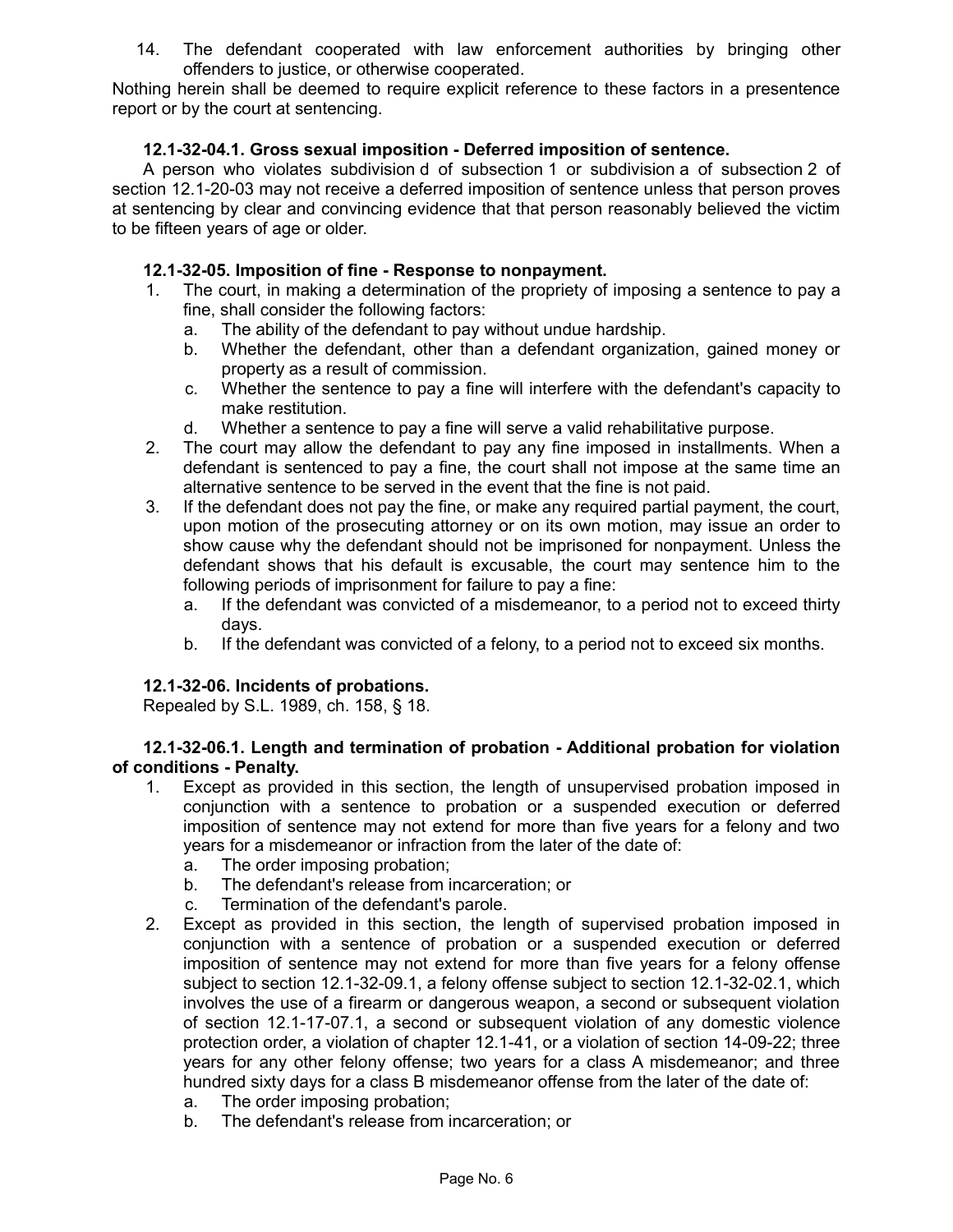- c. Termination of the defendant's parole.
- 3. If the defendant has pled or been found guilty of an offense for which the court imposes a sentence of restitution or reparation for damages resulting from the commission of the offense, the court may, following a restitution hearing pursuant to section 12.1-32-08, impose additional periods of unsupervised probation not to exceed five years for each additional period imposed.
- 4. If the defendant has pled or been found guilty of a felony sexual offense in violation of chapter 12.1-20, the court shall impose at least five years but not more than ten years of supervised probation to be served after sentencing or incarceration. If the defendant has pled or been found guilty of a class AA felony sexual offense in violation of section 12.1-20-03 or 12.1-20-03.1, the court may impose lifetime supervised probation on the defendant. If the defendant has pled or been found guilty of a misdemeanor sexual offense in violation of chapter 12.1-20, the court may impose additional periods of probation not to exceed two years for each additional period imposed. If the unserved portion of the defendant's maximum period of incarceration is less than one year, a violation of the probation imposed under this subsection is a class A misdemeanor.
- 5. If the defendant has pled or been found guilty of abandonment or nonsupport of spouse or children, the period of probation may be continued for as long as responsibility for support continues.
- 6. In felony and misdemeanor cases, in consequence of violation of probation conditions, the court may impose additional probation if the defendant has not served the maximum sentence of imprisonment available to the court at the time of initial sentencing or deferment or the total time on probation authorized under this section.
	- a. For class B and greater felony offenses, an offense subject to section 12.1-32-09.1, a felony offense subject to section 12.1-32-02.1, which involves the use of a firearm or dangerous weapon, a second or subsequent violation of section 12.1-17-07.1, a second or subsequent violation of any domestic violence protection order, a violation of chapter 12.1-41, or a violation of section 14-09-22, the total time on probation may not exceed ten years.
	- b. For all other felony offenses, the total time on probation may not exceed five years.
	- c. For misdemeanor cases, the total time on probation may not exceed three years.
	- d. The court shall allow the defendant credit for a sentence of probation from the date the defendant began probation until the date a petition to revoke probation was filed with the court. If the defendant is on supervised probation, the defendant is not entitled to credit for a sentence of probation for any period the defendant has absconded from supervision. The total amount of credit a defendant is entitled to for time spent on probation must be stated in the criminal judgment or order of revocation of probation.
- 7. The court may terminate a period of probation and discharge the defendant at any time earlier than that provided in subsection 1 if warranted by the conduct of the defendant and the ends of justice.
- 8. Notwithstanding the fact that a sentence to probation subsequently can be modified or revoked, a judgment that includes such a sentence constitutes a final judgment for all other purposes.

# **12.1-32-07. Supervision of probationer - Conditions of probation - Revocation.**

1. When the court imposes probation upon conviction for a felony offense subject to section 12.1-32-09.1 or 12.1-32-02.1, a second or subsequent violation of section 12.1-17-07.1, a second or subsequent violation of any domestic violence protection order, a violation of chapter 12.1-41, a violation of section 14-09-22, or a felony offense under chapter 39-08, the court shall place the defendant under the supervision and management of the department of corrections and rehabilitation. When the court imposes probation upon conviction or order of disposition in all other felony cases, the court may place the defendant under the supervision and management of the department of corrections and rehabilitation. In class A misdemeanor cases, the court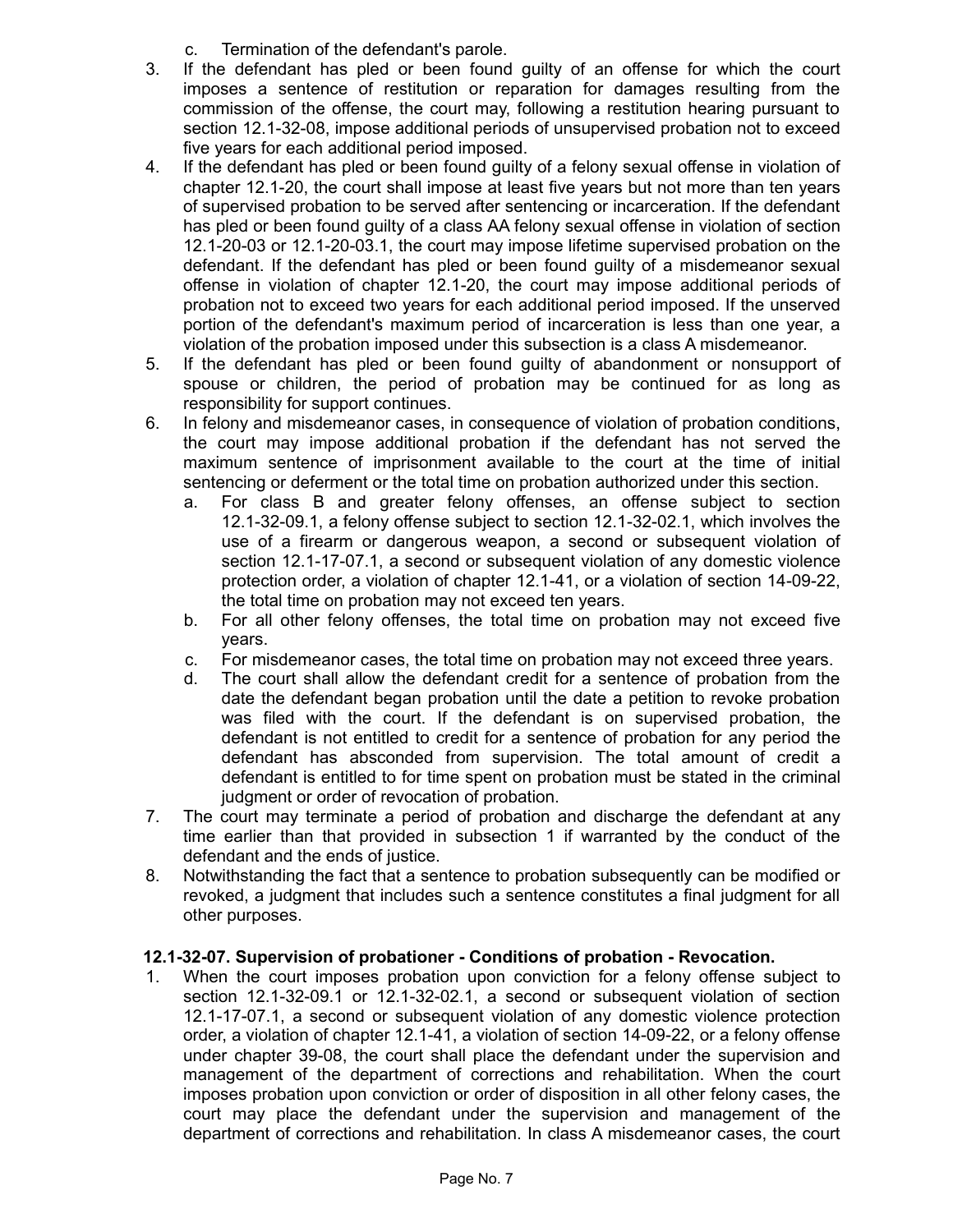may place the defendant under the supervision and management of the department of corrections and rehabilitation or other responsible party. In all other cases, the court may place the defendant under the supervision and management of a community corrections program other than the department of corrections and rehabilitation. A community corrections program means a program for the supervision of a defendant, including monitoring and enforcement of terms and conditions of probation set by the court.

- 2. The conditions of probation must be such as the court in its discretion deems reasonably necessary to ensure that the defendant will lead a law-abiding life or to assist the defendant to do so. The court shall provide as an explicit condition of every probation that the defendant not commit another offense during the period for which the probation remains subject to revocation. The court shall order supervision costs and fees of not less than fifty-five dollars per month unless the court makes a specific finding on record that the imposition of fees will result in an undue hardship. If the offender has not paid the full amount of supervision fees and costs before completion or termination of probation, the court may issue an order, after opportunity for hearing, to determine the amount of supervision fees and costs that are unpaid. The order may be filed, transcribed, and enforced by the department of corrections and rehabilitation in the same manner as civil judgments rendered by a district court of this state.
- 3. The court shall provide as an explicit condition of every probation that the defendant may not possess a firearm, destructive device, or other dangerous weapon while the defendant is on probation. Except when the offense is a misdemeanor offense under section 12.1-17-01, 12.1-17-01.1, 12.1-17-01.2, 12.1-17-05, or 12.1-17-07.1, or chapter 14-07.1, the court may waive this condition of probation if the defendant has pled guilty to, or has been found guilty of, a misdemeanor or infraction offense, the misdemeanor or infraction is the defendant's first offense, and the court has made a specific finding on the record before imposition of a sentence or a probation that there is good cause to waive the condition. The court may not waive this condition of probation if the court places the defendant under the supervision and management of the department of corrections and rehabilitation. The court shall provide as an explicit condition of probation that the defendant may not willfully defraud a urine test administered as a condition of probation. Unless waived on the record by the court, the court shall also provide as a condition of probation that the defendant undergo various agreed-to community constraints and conditions as intermediate measures of the department of corrections and rehabilitation to avoid revocation, which may include:
	- a. Community service;
	- b. Day reporting;
	- c. Curfew;
	- d. Home confinement;
	- e. House arrest;
	- f. Electronic monitoring;
	- g. Residential halfway house;
	- h. Intensive supervision program;
	- i. Up to five nonsuccessive periods of incarceration during any twelve-month period, each of which may not exceed forty-eight consecutive hours;
	- j. Participation in the twenty-four seven sobriety program; or
	- k. One period of incarceration during a period of probation not to exceed thirty consecutive days in lieu of a petition for revocation of probation.
- 4. When imposing a sentence to probation, probation in conjunction with imprisonment, or probation in conjunction with suspended execution or deferred imposition of sentence, the court may impose such conditions as it deems appropriate and may include any one or more of the following:
	- a. Work faithfully at a suitable employment or faithfully pursue a course of study or of career and technical education training that will equip the defendant for suitable employment.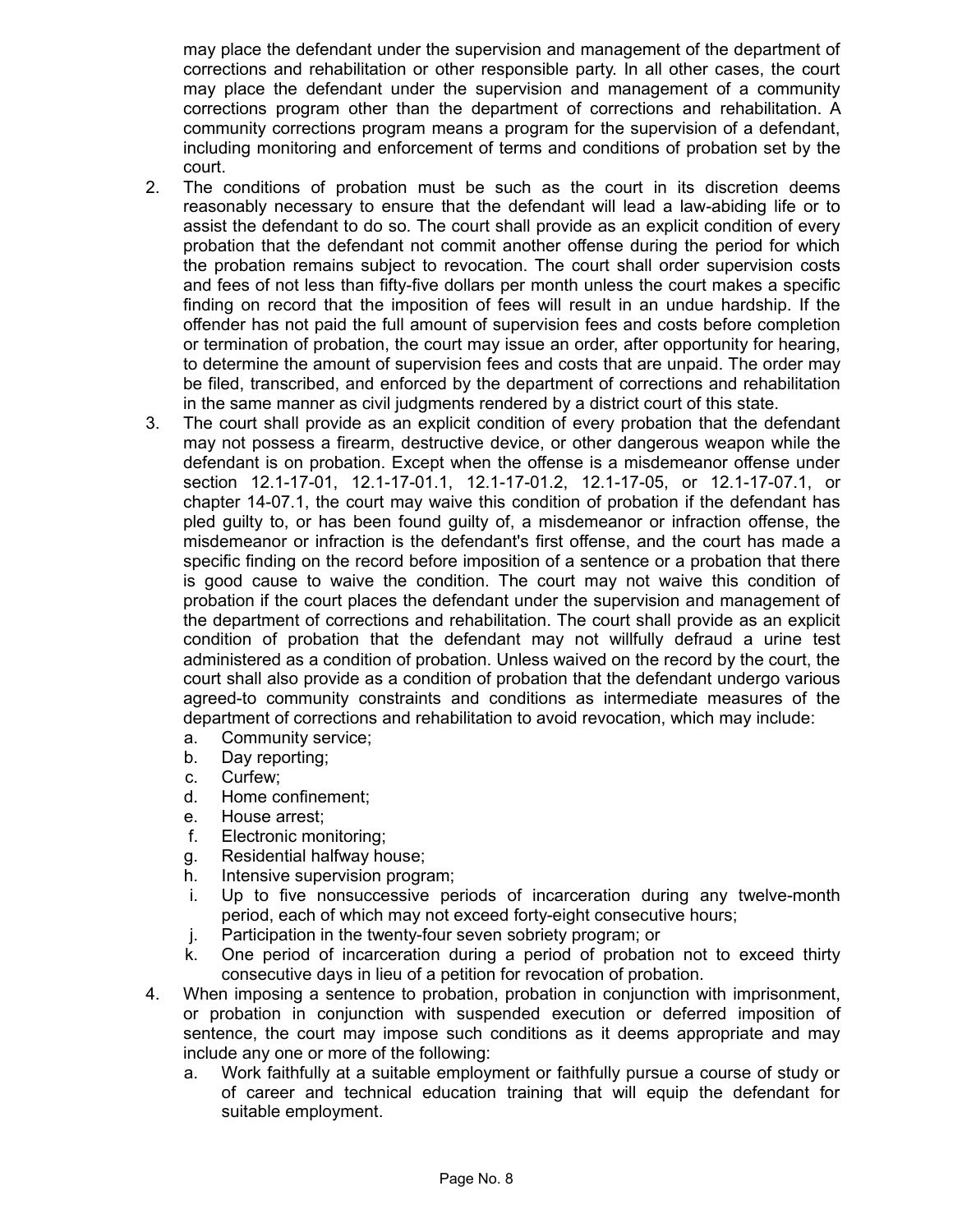- b. Undergo available medical or psychiatric treatment and remain in a specified institution if required for that purpose.
- c. Attend or reside in a facility established for the instruction, recreation, or residence of persons on probation.
- d. Support the defendant's dependents and meet other family responsibilities.
- e. Make restitution or reparation to the victim of the defendant's conduct for the damage or injury which was sustained or perform other reasonable assigned work. When restitution, reparation, or assigned work is a condition of probation, the court shall proceed as provided in subsection 1 or 2, as applicable, of section 12.1-32-08.
- f. Pay a fine imposed after consideration of the provisions of section 12.1-32-05.
- g. Refrain from excessive use of alcohol or any use of narcotics or of another dangerous or abusable drug without a prescription.
- h. Permit the probation officer to visit the defendant at reasonable times at the defendant's home or elsewhere.
- i. Remain within the jurisdiction of the court, unless granted permission to leave by the court or the probation officer.
- j. Answer all reasonable inquiries by the probation officer and promptly notify the probation officer of any change in address or employment.
- k. Report to a probation officer at reasonable times as directed by the court or the probation officer.
- l. Submit to a medical examination or other reasonable testing for the purpose of determining the defendant's use of narcotics, marijuana, or other controlled substance whenever required by a probation officer.
- m. Refrain from associating with known users or traffickers in narcotics, marijuana, or other controlled substances.
- n. Submit the defendant's person, place of residence, or vehicle to search and seizure by a probation officer at any time of the day or night, with or without a search warrant.
- o. Serve a term of imprisonment of up to one-half of the maximum term authorized for the offense of which the defendant was convicted.
- p. Reimburse the costs and expenses determined necessary for the defendant's adequate defense when counsel is appointed or provided at public expense for the defendant. When reimbursement of indigent defense costs and expenses is imposed as a condition of probation, the court shall proceed as provided in subsection 4 of section 12.1-32-08.
- q. Provide community service for the number of hours designated by the court.
- r. Refrain from any subscription to, access to, or use of the internet.
- 5. When the court imposes a sentence to probation, probation in conjunction with imprisonment, or probation in conjunction with suspended execution or deferred imposition of sentence, the defendant must be given a certificate explicitly setting forth the conditions on which the defendant is being released.
- 6. The court, upon notice to the probationer and with good cause, may modify or enlarge the conditions of probation at any time before the expiration or termination of the period for which the probation remains conditional. If the defendant violates a condition of probation at any time before the expiration or termination of the period, the court may continue the defendant on the existing probation, with or without modifying or enlarging the conditions, or may revoke the probation and impose any other sentence that was available under section 12.1-32-02 or 12.1-32-09 at the time of initial sentencing or deferment.
- 7. The court may continue or modify probation conditions or revoke probation for a violation of probation conditions occurring before the expiration or termination of the period of probation notwithstanding that the order of the court is imposed after the expiration or termination has occurred. The petition for revocation must be issued within sixty days of the expiration or termination of probation.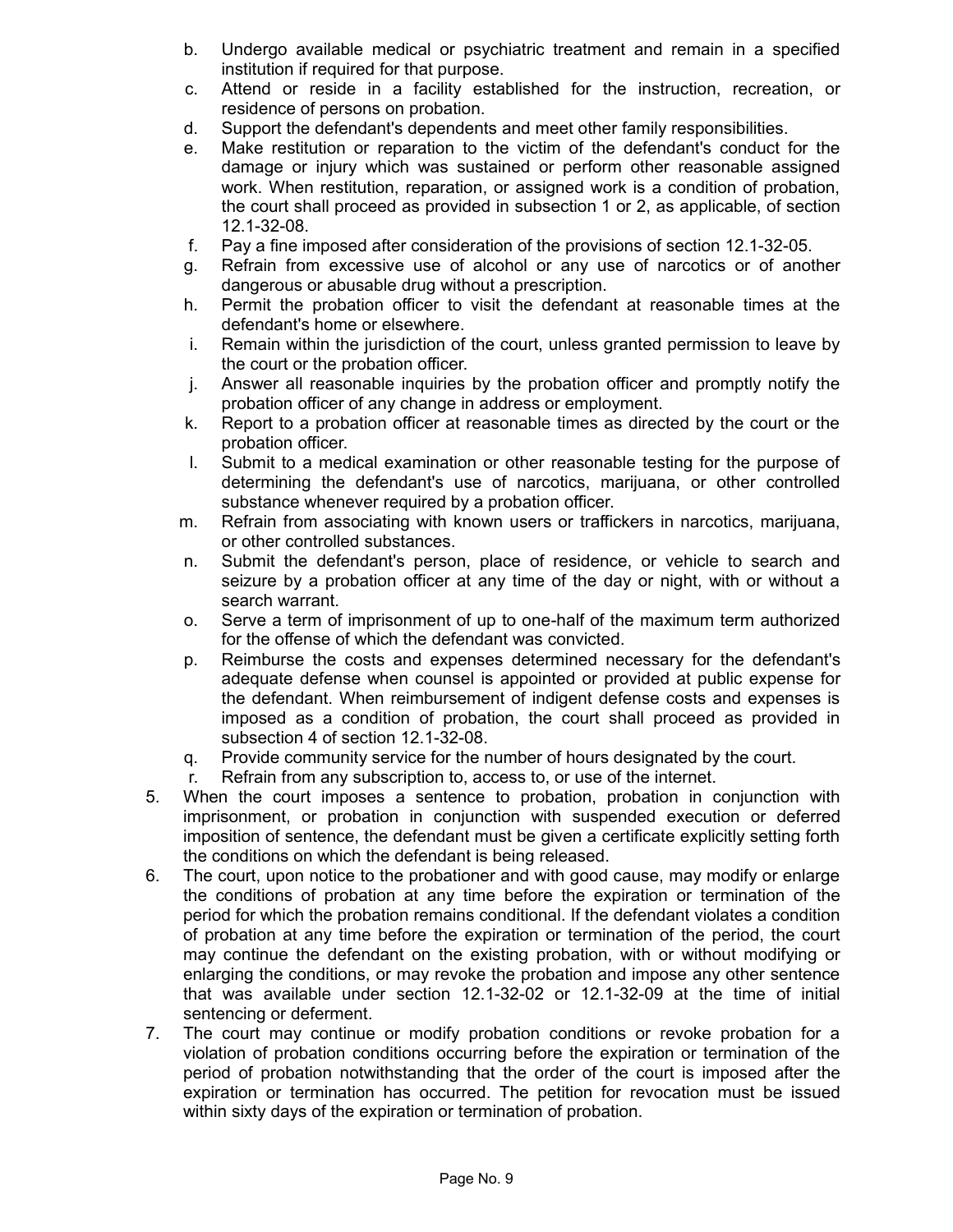- 8. Jurisdiction over a probationer may be transferred from the court that imposed the sentence to another court of this state with the concurrence of both courts. Retransfers of jurisdiction may also occur in the same manner. The court to which jurisdiction has been transferred under this subsection may exercise all powers permissible under this chapter over the defendant.
- 9. Notwithstanding any other provision of law, the court may authorize the defendant to assist law enforcement officers in an investigation of a criminal offense upon the terms and conditions as the court may require by written order. The court shall hold a hearing in camera before issuing an order under this subsection. The order must be sealed and is subject to inspection only upon order of the court.
- 10. The department of corrections and rehabilitation shall provide written notice to a defendant who is in the department's physical custody of any untried petition for revocation against the defendant of which the department has notice and of the defendant's right to make a request for final disposition of the petition.
	- a. Upon notice of an untried petition for revocation of probation, the defendant may request final disposition of the petition. The defendant's request must be in writing and name the court in which the petition for revocation of probation is pending and the prosecuting official charged with the duty of prosecuting the petition.
	- b. The defendant shall submit the request to the department. The department shall certify the term of commitment under which the defendant is being held, the time the defendant has served on the sentence, the time remaining to be served, sentence reduction credit the defendant has earned, the defendant's eligibility for parole, and whether the parole board has made a decision regarding the defendant's parole.
	- c. The department shall send by registered mail, return receipt requested, one copy of the request and certificate to the court and one copy to the prosecuting official to whom the request and certificate is addressed.
	- d. The petition for revocation of probation must be brought to the court for hearing within ninety days after the receipt of the request and certificate by the court and prosecuting official. If the petition is not brought to the court for hearing within the ninety days, the court shall dismiss the petition with prejudice.
	- e. The parties may stipulate for a continuance or the court may grant a continuance upon a showing of good cause by either party for a petition under this subsection.
	- f. If the defendant escapes from custody subsequent to the defendant's execution of a request for final disposition of a petition for revocation, the request is considered void.

# **12.1-32-07.1. Release, discharge, or termination of probation.**

- 1. Whenever a person has been placed on probation and in the judgment of the court that person has satisfactorily met the conditions of probation, the court shall cause to be issued to the person a final discharge from further supervision.
- 2. Whenever a person has been placed on probation pursuant to subsection 4 of section 12.1-32-02, the court at any time, when the ends of justice will be served, and when reformation of the probationer warrants, may terminate the period of probation and discharge the person so held. A person convicted of gross sexual imposition under subdivision a of subsection 1 of section 12.1-20-03 is not entitled to early termination of probation pursuant to this section, unless the court finds after at least eight years of supervised probation that further supervision would impose a manifest injustice. Every defendant who has fulfilled the conditions of probation for the entire period, or who has been discharged from probation prior to termination of the probation period, may at any time be permitted in the discretion of the court to withdraw the defendant's plea of guilty. The court may in its discretion set aside the verdict of guilty. In either case, the court may dismiss the information or indictment against the defendant. The court may, upon its own motion or upon application by the defendant and before dismissing the information or indictment, reduce to a misdemeanor a felony conviction for which the plea of guilty has been withdrawn or set aside. The defendant must then be released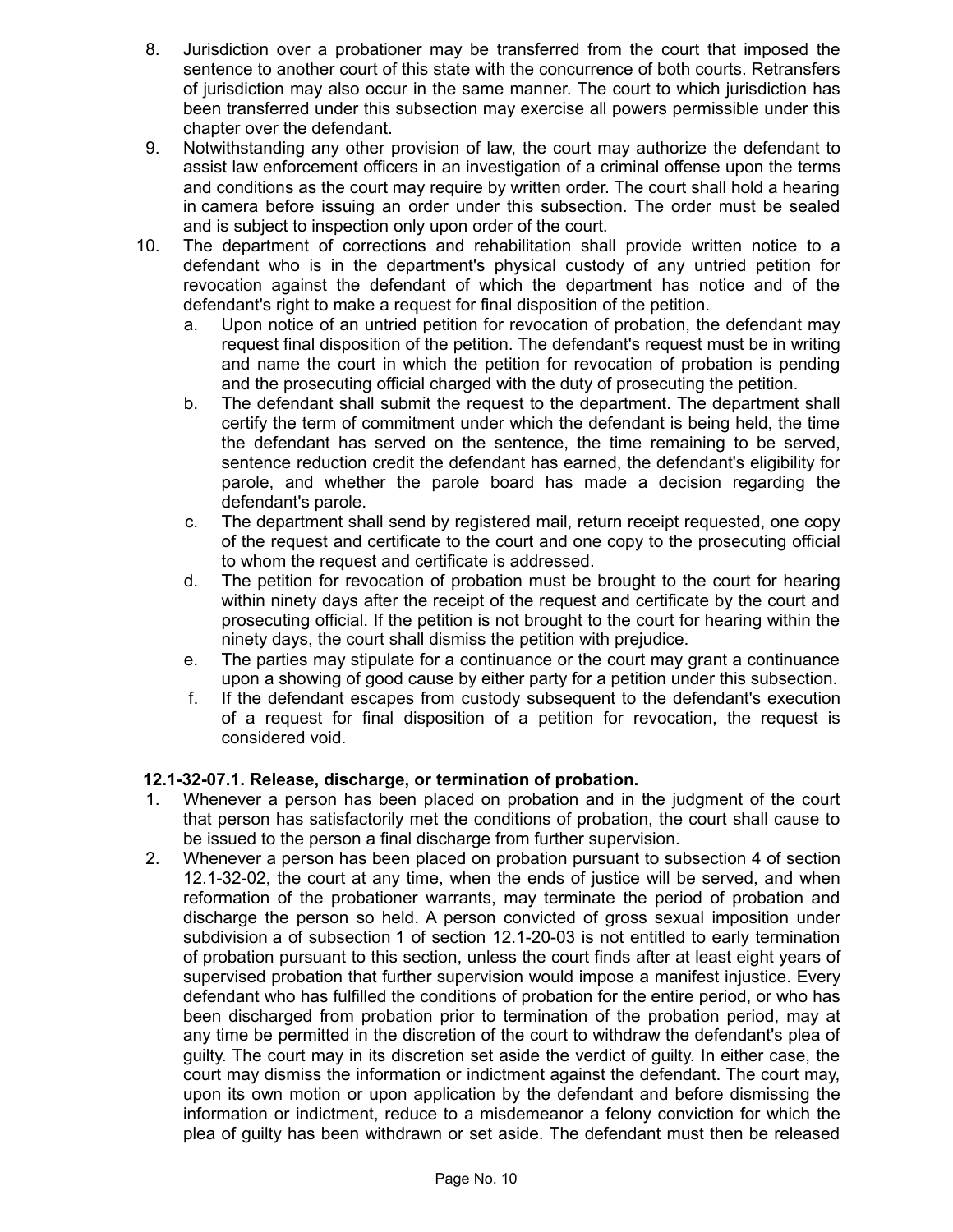from all penalties and disabilities resulting from the offense or crime of which the defendant has been convicted except as provided by sections 12.1-32-15 and 62.1-02-01.

## **12.1-32-07.2. Records and filing of papers.**

- 1. Whenever the court orders that a person convicted of a felony is to be placed on probation, the clerk of the court in which the order is entered immediately shall make full copies of the judgment or order of the court with the conditions of probation and shall certify the same to the director of parole and probation of the department of corrections and rehabilitation. Upon the disposition of any criminal case, the clerk of court shall transmit to the department of corrections and rehabilitation statistical data, in accordance with rules adopted by the department, regarding all defendants whether found guilty or discharged.
- 2. Whenever imposition of sentence is deferred and, pursuant to section 12.1-32-07.1, the plea of guilty is withdrawn by the defendant or the verdict of guilty is set aside by the court, the clerk of court shall file all papers, including the findings and final orders in proceedings under section 12.1-32-07.1, and shall note the date of filing on the papers. The records and papers are subject to examination by the clerk, a judge of the court, the juvenile commissioner, probation officers, the defendant or defendant's counsel, and the state's attorney. Others may examine the records and papers only upon the written order of a judge of the court.

#### **12.1-32-07.3. When probationer deemed escapee and fugitive from justice.**

A probationer is considered an escapee and a fugitive from justice if the probationer leaves the jurisdiction before the expiration of the probationary period without permission of the court or the department of corrections and rehabilitation.

#### **12.1-32-07.4. Presumptive probation.**

- 1. The sentencing court shall sentence an individual who has pled guilty to, or has been found guilty of, a class C felony offense or class A misdemeanor offense to a term of probation at the time of initial sentencing, except for an offense involving domestic violence; an offense subject to registration under section 12.1-32-15; an offense involving a firearm or dangerous weapon, explosive, or incendiary device; or if a mandatory term of incarceration is required by law.
- 2. The sentencing court may impose a sentence of imprisonment if the sentencing court finds there are aggravating factors present to justify a departure from presumptive probation. Aggravating factors include:
	- a. That the individual has plead guilty to, or has been found guilty of, a felony offense or class A misdemeanor offense prior to the date of the commission of the offense or offenses charged in the complaint, information, or indictment;
	- b. The age and vulnerability of the victim, whether the individual was in a position of responsibility or trust over the victim, or whether the individual abused a public position of responsibility or trust; or
	- c. If the individual used threats or coercion in the commission of the offense.
- 3. This section does not preclude the sentencing court from deferring imposition of sentence in accordance with subsection 4 of section 12.1-32-02 or sentencing an individual to a term of incarceration with credit for time spent in custody if execution of the sentence is suspended.

**12.1-32-08. Hearing prior to ordering restitution, reparation, or reimbursement of indigent defense costs and expenses - Conditions - Collection of restitution for insufficient funds checks - Continuing appropriation.**

1. Before imposing restitution or reparation as a sentence or condition of probation, the court shall hold a hearing on the matter with notice to the prosecuting attorney and to the defendant as to the nature and amount of restitution. The court, when sentencing a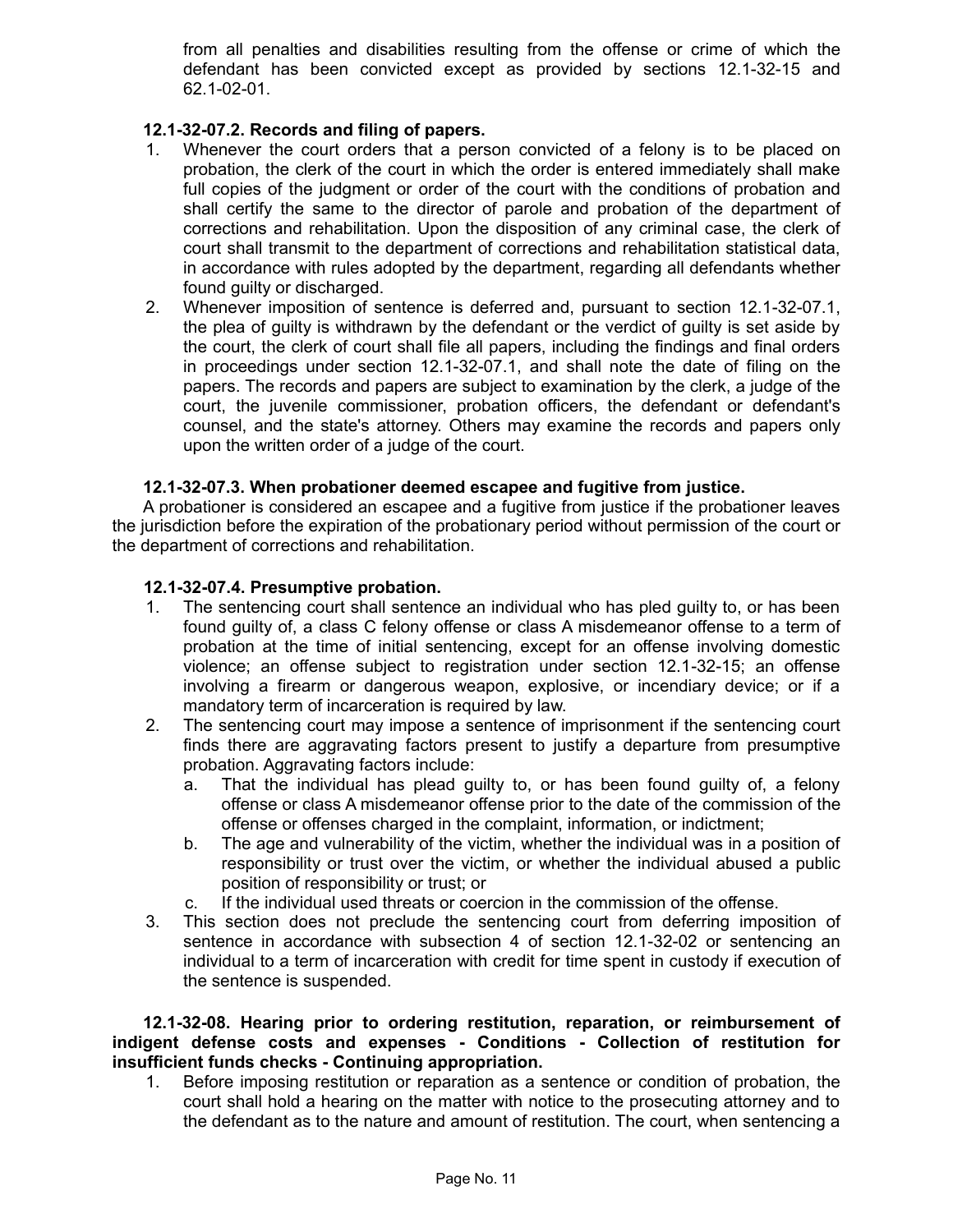person adjudged guilty of criminal activities that have resulted in pecuniary damages, in addition to any other sentence the court may impose, shall order that the defendant make restitution to the victim or other recipient as determined by the court. Restitution must include payment to the owner of real property that is contaminated by the defendant in the manufacturing of methamphetamine for the cost of removing the contamination and returning the property to the property's condition before contamination and to any other person that has incurred costs in decontaminating the property. In determining the amount of restitution, the court shall take into account the reasonable damages sustained by the victim or victims of the criminal offense, which damages are limited to those directly related to the criminal offense and expenses actually incurred as a direct result of the defendant's criminal action. This can include an amount equal to the cost of necessary and related professional services and devices relating to physical, psychiatric, and psychological care. The defendant may be required as part of the sentence imposed by the court to pay the prescribed treatment costs for a victim of a sexual offense as defined in chapters 12.1-20 and 12.1-27.2. The court shall fix the amount of restitution or reparation and shall fix the manner of performance of any condition or conditions of probation established pursuant to this subsection. The court shall order restitution be paid to the division of adult services for any benefits the division has paid or may pay under chapter 54-23.4 unless the court, on the record, directs otherwise. Any payments made pursuant to the order must be deducted from damages awarded in a civil action arising from the same incident. An order that a defendant make restitution or reparation as a sentence or condition of probation may, unless the court directs otherwise, be filed without filing fee, transcribed, and enforced by the person entitled to the restitution or reparation or by the division of adult services in the same manner as civil judgments rendered by the courts of this state may be enforced. Upon thirty days' written notice to the victim's last known address, the court may order the judgment imposing a duty to pay restitution or reparation be docketed in the same manner as a civil judgment under section 29-26-22.1.

- 2. When the restitution ordered by the court under subsection 1 is the result of a finding that the defendant issued a check or draft without sufficient funds or without an account, the court shall impose as costs the greater of the sum of ten dollars or an amount equal to twenty-five percent of the amount of restitution ordered. The costs imposed under this subsection, however, may not exceed one thousand dollars. The state-employed clerks of district court shall remit the funds collected as costs under this subsection to the state treasurer for deposit in the restitution collection assistance fund. The funds deposited into the restitution collection assistance fund are appropriated to the judicial branch on a continuing basis for the purpose of defraying expenses incident to the collection of restitution, including operating expenses and the compensation of additional necessary personnel. The state's attorneys and county-employed clerks of district court shall remit the funds collected as costs under this subsection to the county treasurer to be deposited in the county general fund.
- 3. The court may order the defendant to perform reasonable assigned work as a condition of probation, which assigned work need not be related to the offense charged, but must not be solely for the benefit of a private individual other than the victim.
- 4. a. Under section 12.1-32-07, the court may order that the defendant reimburse indigent defense costs and expenses as a condition of probation. Unless it finds that there is no likelihood that the defendant is or will be able to pay attorney's fees and expenses, the court, in its judgment of conviction, and in any order or amended judgment following a revocation or other postjudgment proceeding, shall notify the defendant, the defendant's probation officer, and the prosecuting attorney of the presumed amount of costs and expenses to be reimbursed, as determined by the commission on legal counsel for indigents, and of the right to a hearing on the reimbursement amount. The reimbursement amount must include an application fee imposed under section 29-07-01.1 if the fee has not been paid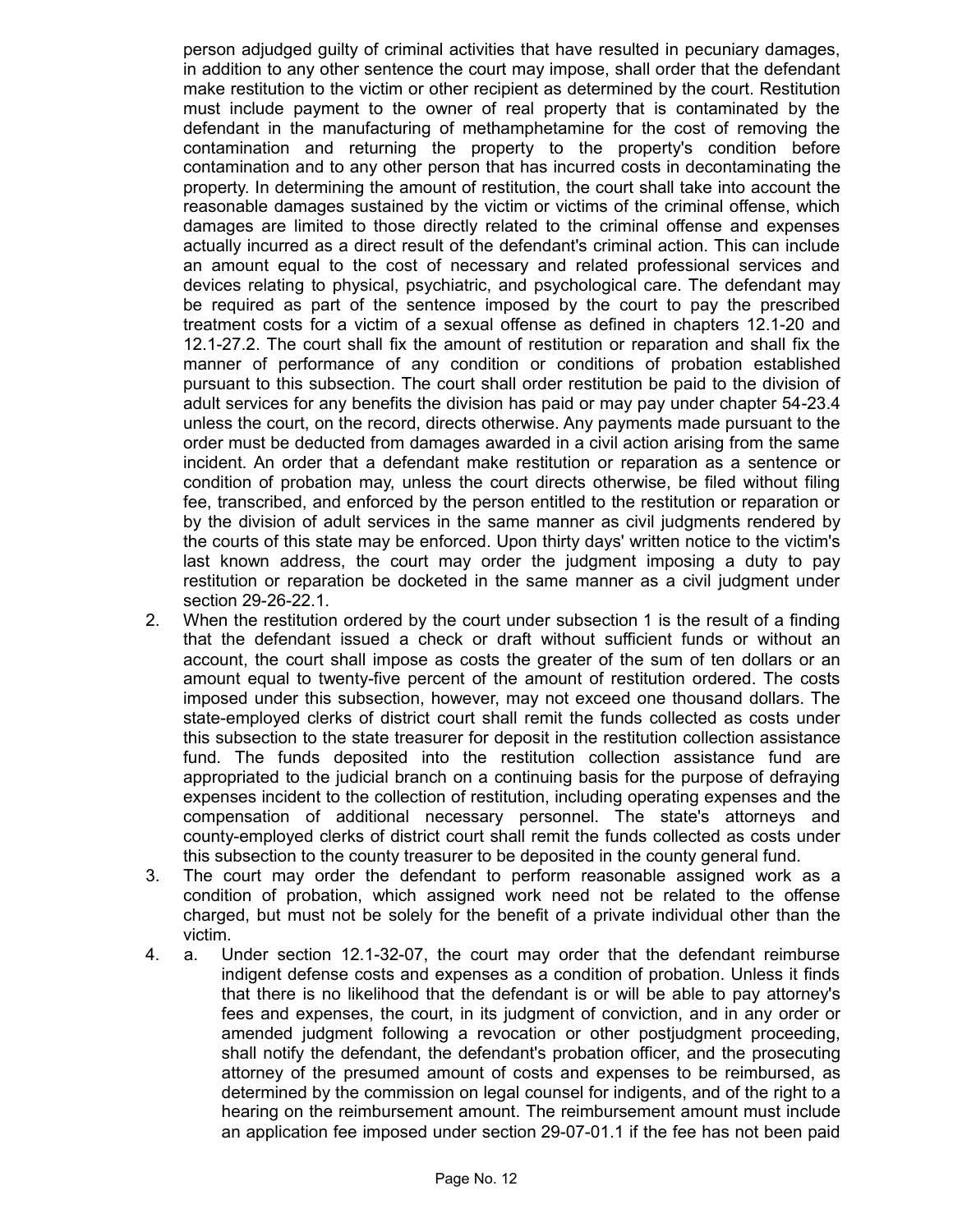before disposition of the case and the court has not waived payment of the fee. If the defendant or prosecutor requests a hearing within thirty days of receiving notice under this subdivision, the court shall schedule a hearing at which the actual amount of attorney's fees and expenses must be shown. In determining the amount and method of reimbursement, the court shall consider the financial resources of the defendant and the nature of the burden that reimbursement of costs and expenses will impose.

- b. A defendant who is required to reimburse indigent defense costs and expenses as a condition of probation and who is not willfully in default in that reimbursement may at any time petition the court that imposed the condition to waive reimbursement of all or any portion of the costs and expenses. If the court is satisfied that reimbursement of the amount due will impose undue hardship on the defendant or the defendant's immediate family, the court may waive reimbursement of all or any portion of the amount due or modify the method of payment.
- c. If at any time the court finds that the defendant is able to reimburse costs and expenses and has willfully failed to do so, the court may continue, modify, or enlarge the conditions of probation or revoke probation as provided in subsection 6 or 7, as applicable, of section 12.1-32-07.
- 5. If the court finds that the defendant is unable to pay a fine, supervision fee, reimbursement for indigent defense costs and expenses, or restitution or reparations, the court may order the defendant to perform reasonable assigned work in lieu of all or part of a fine, a supervision fee, reimbursement for indigent defense costs and expenses, or restitution or reparations. The defendant may not perform reasonable assigned work in lieu of restitution or reparations unless the person entitled to restitution or reparations has consented in writing or on the record.

#### **12.1-32-09. Dangerous special offenders - Habitual offenders - Extended sentences - Procedure.**

- 1. A court may sentence a convicted offender to an extended sentence as a dangerous special offender or a habitual offender in accordance with this section upon a finding of any one or more of the following:
	- a. The convicted offender is a dangerous, mentally abnormal person whose conduct has been characterized by persistent aggressive behavior and the behavior makes the offender a serious danger to other persons.
	- b. The convicted offender is a professional criminal who has substantial income or resources derived from criminal activity.
	- c. The convicted offender is a habitual offender. The court may not make such a finding unless the offender is an adult and has previously been convicted in any state or states or by the United States of two felonies of class C or above committed at different times when the offender was an adult. For the purposes of this subdivision, a felony conviction in another state or under the laws of the United States is considered a felony of class C or above if it is punishable by a maximum term of imprisonment of five years or more.
	- d. The offender was convicted of an offense that seriously endangered the life of another person and the offender had previously been convicted of a similar offense.
	- e. The offender is especially dangerous because the offender used a firearm, dangerous weapon, or destructive device in the commission of the offense or during the flight therefrom.

A conviction shown on direct or collateral review or at the hearing to be invalid or for which the offender has been pardoned on the ground of innocence must be disregarded for purposes of subdivision c. In support of findings under subdivision b, it may be shown that the offender has had control of income or property not explained as derived from a source other than criminal activity. For purposes of subdivision b, a substantial source of income means a source of income which for any period of one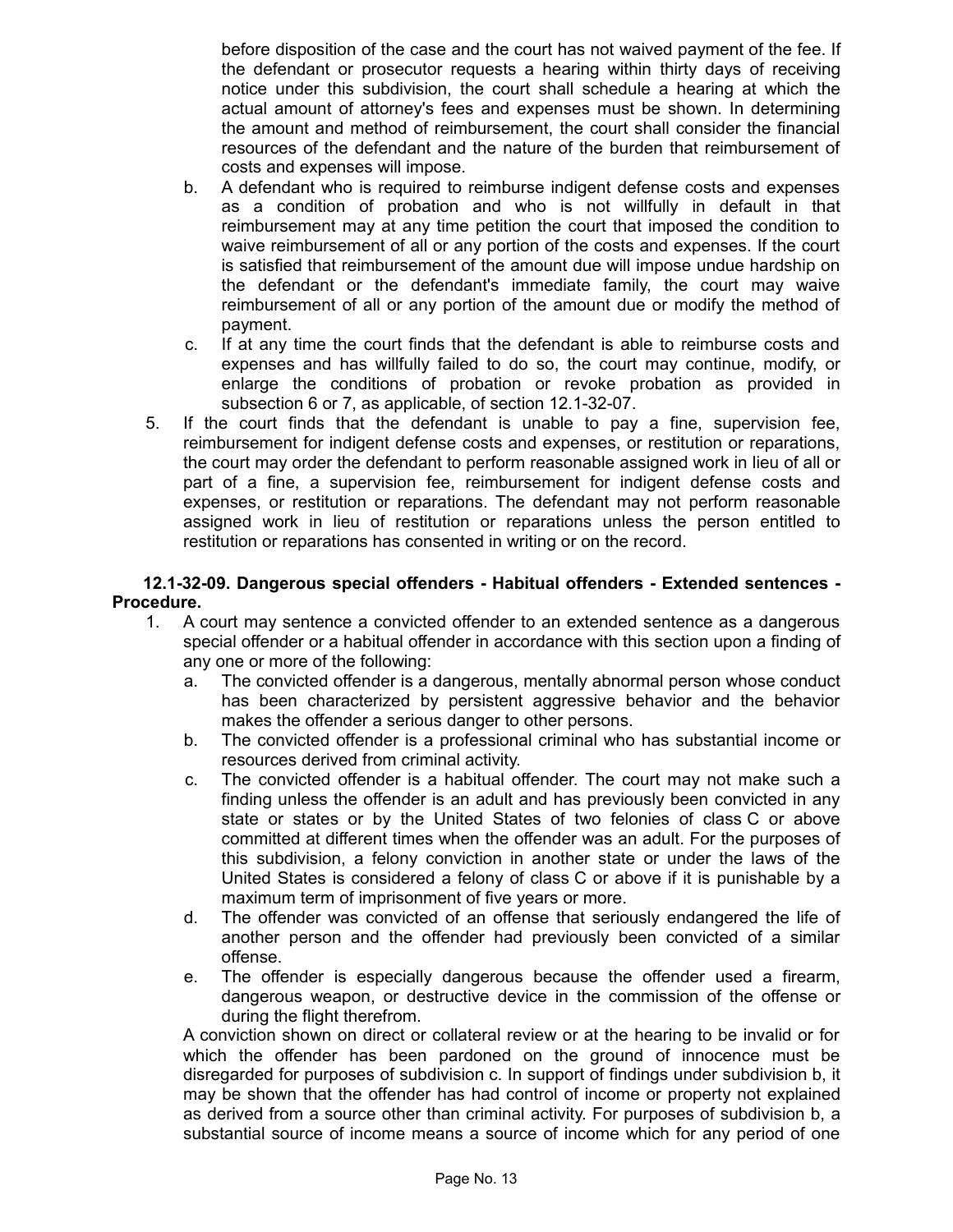year or more exceeds the minimum wage, determined on the basis of a forty-hour week and a fifty-week year, without reference to exceptions, under section 6(a)(1) of the Fair Labor Standards Act of 1938, as amended, for an employee engaged in commerce or in the production of goods for commerce, and which for the same period exceeds fifty percent of the offender's declared adjusted gross income under chapter 57-38.

- 2. The extended sentence may be imposed in the following manner:
	- a. If the offense for which the offender is convicted is a class A felony, the court may impose a sentence up to a maximum of life imprisonment.
	- b. If the offense for which the offender is convicted is a class B felony, the court may impose a sentence up to a maximum of imprisonment for twenty years.
	- c. If the offense for which the offender is convicted is a class C felony, the court may impose a sentence up to a maximum of imprisonment for ten years.
- 3. Whenever an attorney charged with the prosecution of a defendant in a court of this state for an alleged felony committed when the defendant was over the age of eighteen years has reason to believe that the defendant is a dangerous special offender or a habitual offender, the attorney, at a reasonable time before trial or acceptance by the court of a plea of guilty, may sign and file with the court, and may amend, a notice specifying that the defendant is a dangerous special offender or a habitual offender who upon conviction for the felony is subject to the imposition of a sentence under subsection 2, and setting out with particularity the reasons why the attorney believes the defendant to be a dangerous special offender or a habitual offender. In no case may the fact that the prosecuting attorney is seeking sentencing of the defendant as a dangerous special offender or a habitual offender be disclosed to the jury before a verdict. If the court finds that the filing of the notice as a public record may prejudice fair consideration of a pending criminal matter, the court may order the notice sealed and the notice is not subject to subpoena or public inspection during the pendency of the criminal matter, except on order of the court, but is subject to inspection by the defendant alleged to be a dangerous special offender or a habitual offender and the offender's counsel.
- 4. Upon any plea of guilty, or verdict or finding of guilt of the defendant of such felony, a hearing must be held, before sentence is imposed, in accordance with this subsection as follows:
	- a. By a jury, or the court if a jury is waived by the defendant, if the notice alleges that the defendant is a dangerous special offender under subdivision a, b, d, or e of subsection 1. The jury, or the court if a jury is waived, must find that the defendant is a dangerous special offender under one or more of these subdivisions by proof beyond a reasonable doubt. However, in the case of a notice alleging only subdivision e of subsection 1, the trial jury, or the trial court if a jury is waived, may make a special finding of proof of this subdivision without an additional hearing subsequent to a verdict or finding of guilt.
	- b. By the court if the notice alleges that the defendant is a habitual offender under subdivision c of subsection 1. The court must find that the defendant is a habitual offender by a preponderance of the evidence.
- 5. Except in the most extraordinary cases, the court shall obtain a presentence report and may receive a diagnostic testing report under subsection 5 of section 12.1-32-02 before holding a hearing under this subsection. The court shall fix a time for the hearing and notice thereof must be given to the defendant and the prosecution at least five days prior thereto. The court shall permit the prosecution and counsel for the defendant, or the defendant if the defendant is not represented by counsel, to inspect the presentence report sufficiently before the hearing as to afford a reasonable opportunity for verification. In extraordinary cases, the court may withhold material not relevant to a proper sentence, diagnostic opinion that might seriously disrupt a program of rehabilitation, any source of information obtained on a promise of confidentiality, and material previously disclosed in open court. A court withholding all or part of a presentence report shall inform the parties of its action and place in the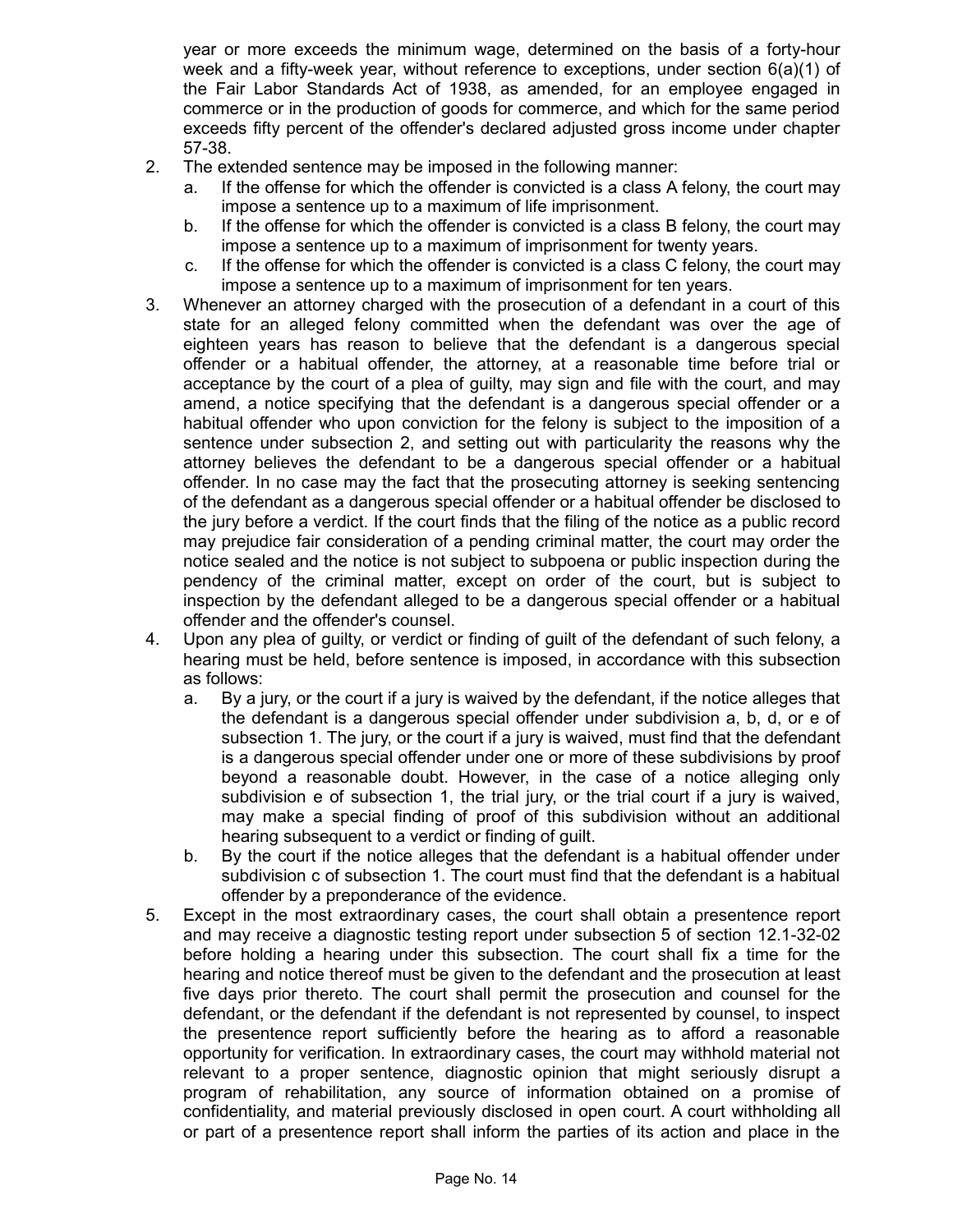record the reasons therefor. The court may require parties inspecting all or part of a presentence report to give notice of any part thereof intended to be controverted. In connection with the hearing, the defendant is entitled to compulsory process and cross-examination of such witnesses as appear at the hearing. A duly authenticated copy of a former judgment or commitment is prima facie evidence of such former judgment or commitment. If the jury or the court finds, after hearing, one or more of the grounds set forth in subsection 1, that the defendant is a dangerous special offender or a habitual offender, the court shall sentence the defendant to imprisonment for an appropriate term within the limits specified in subsection 2.

# **12.1-32-09.1. Sentencing of violent offenders.**

- 1. Except as provided under section 12-48.1-02 and pursuant to rules adopted by the department of corrections and rehabilitation, an offender who is convicted of a crime in violation of section 12.1-16-01, 12.1-16-02, subsection 2 of section 12.1-17-02, section 12.1-18-01, subdivision a of subsection 1 or subdivision b of subsection 2 of section 12.1-20-03, section 12.1-22-01, subdivision b of subsection 2 of section 12.1-22-02, or an attempt to commit the offenses, and who receives a sentence of imprisonment is not eligible for release from confinement on any basis until eighty-five percent of the sentence imposed by the court has been served or the sentence is commuted.
- 2. In the case of an offender who is sentenced to a term of life imprisonment with opportunity for parole under subsection 1 of section 12.1-32-01, the term "sentence imposed" means the remaining life expectancy of the offender on the date of sentencing. The remaining life expectancy of the offender must be calculated on the date of sentencing, computed by reference to a recognized mortality table as established by rule by the supreme court.
- 3. Notwithstanding this section, an offender sentenced under subsection 1 of section 12.1-32-01 may not be eligible for parole until the requirements of that subsection have been met.
- 4. An offender who is convicted of a class C felony in violation of section 12.1-17-02, or an attempt to commit the offense, and who has received a sentence of imprisonment or a sentence of imprisonment upon revocation of probation before August 1, 2015, is eligible to have the offender's sentence considered by the parole board.
- 5. Notwithstanding subsection 4, this section does not apply to a sentence imposed upon revocation of probation.

## **12.1-32-10. Mandatory parole components.**

Repealed by S.L. 1989, ch. 51, § 5.

## **12.1-32-11. Merger of sentences - Sentencing for multiple offenses.**

- 1. Unless the court otherwise orders, when a person serving a term of commitment imposed by a court of this state is committed for another offense or offenses, the shorter term or the shorter remaining term shall be merged in the other term. When a person on probation or parole for an offense committed in this state is sentenced for another offense or offenses, the period still to be served on probation or parole shall be merged in any new sentence of commitment or probation. A court merging sentences under this subsection shall forthwith furnish each of the other courts previously involved and the penal facility in which the defendant is confined under sentence with authenticated copies of its sentence, which shall cite the sentences being merged. A court which imposed a sentence which is merged pursuant to this subsection shall modify such sentence in accordance with the effect of the merger.
- 2. Repealed by S.L. 1977, ch. 129, § 1.
- 3. When sentenced only for misdemeanors, a defendant may not be consecutively sentenced to more than one year, except that a defendant being sentenced for two or more class A misdemeanors may be subject to an aggregate maximum not exceeding that authorized by section 12.1-32-01 for a class C felony if each class A misdemeanor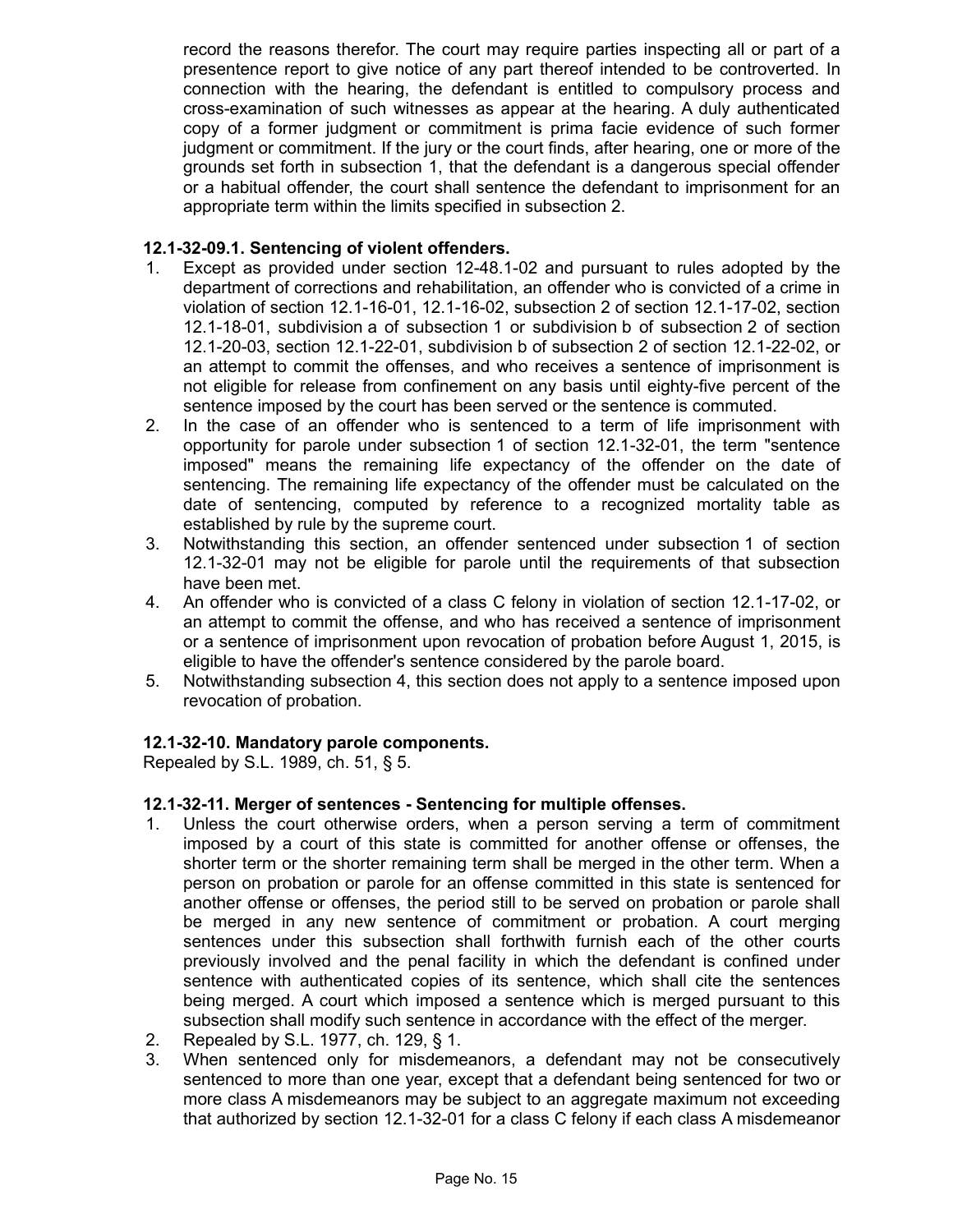was committed as part of a different course of conduct or each involved a substantially different criminal objective.

#### **12.1-32-12. Penalties, sentences, and parole for offenses unclassified and in other titles.**

Where an offense is defined by a statute or by the constitution without specification of its classification pursuant to section 12.1-32-01, the offense is punishable as provided in the statute or constitutional provision defining it, or:

- 1. If the offense is declared to be a felony, without further specification of punishment, it is punishable as if it were a class C felony.
- 2. If the offense is declared to be a misdemeanor, without further specification of punishment, it is punishable as if it were a class A misdemeanor.

The sentencing alternatives available under section 12.1-32-02 are available to a court sentencing an offender for commission of an offense defined by a statute outside this title.

## **12.1-32-13. Minor convicted of felony - Sentencing.**

Whenever a minor is convicted of a felony, the sentencing court may commit the person to the North Dakota youth correctional center as provided in this title. Provided, however, that a minor over the age of sixteen who is convicted of a felony may be sentenced to a penal institution or detention facility.

# **12.1-32-13.1. Juveniles - Sentencing - Reduction.**

- 1. Notwithstanding any other provision of law, a court may reduce a term of imprisonment imposed upon a defendant convicted as an adult for an offense committed and completed before the defendant was eighteen years of age if:
	- a. The defendant has served at least twenty years in custody for the offense;
	- b. The defendant filed a motion for reduction in sentence; and
	- c. The court has considered the factors provided in this section and determined the defendant is not a danger to the safety of any other individual, and the interests of justice warrant a sentence modification.
- 2. A defendant whose sentence is reduced under this section must be ordered to serve a period of supervised release of at least five years upon release from imprisonment. The conditions of supervised release and any modification or revocation of the term of supervised release must be in accordance with this chapter.
- 3. When determining whether to reduce a term of imprisonment under this section, the court shall consider:
	- a. The factors provided in section 12.1-32-04, including the nature of the offense;
	- b. The age of the defendant at the time of the offense;
	- c. A report and recommendation from the department of corrections and rehabilitation, including information relating to the defendant's ability to comply with the rules of the institution and whether the defendant completed any educational, vocational, or other prison programming;
	- d. A report and recommendation from the state's attorney for any county in which the defendant was prosecuted;
	- e. Whether the defendant has demonstrated maturity, rehabilitation, and a fitness to re-enter society sufficient to justify a sentence reduction;
	- f. A statement by a victim or a family member of a victim who was impacted by the actions of the defendant;
	- g. A report of a physical, mental, or psychiatric examination of the defendant conducted by a licensed health care professional;
	- h. The defendant's family and community circumstances at the time of the offense, including any history of abuse, trauma, or involvement in the child welfare system;
	- i. The role of the defendant in the offense and whether an adult also was involved in the offense;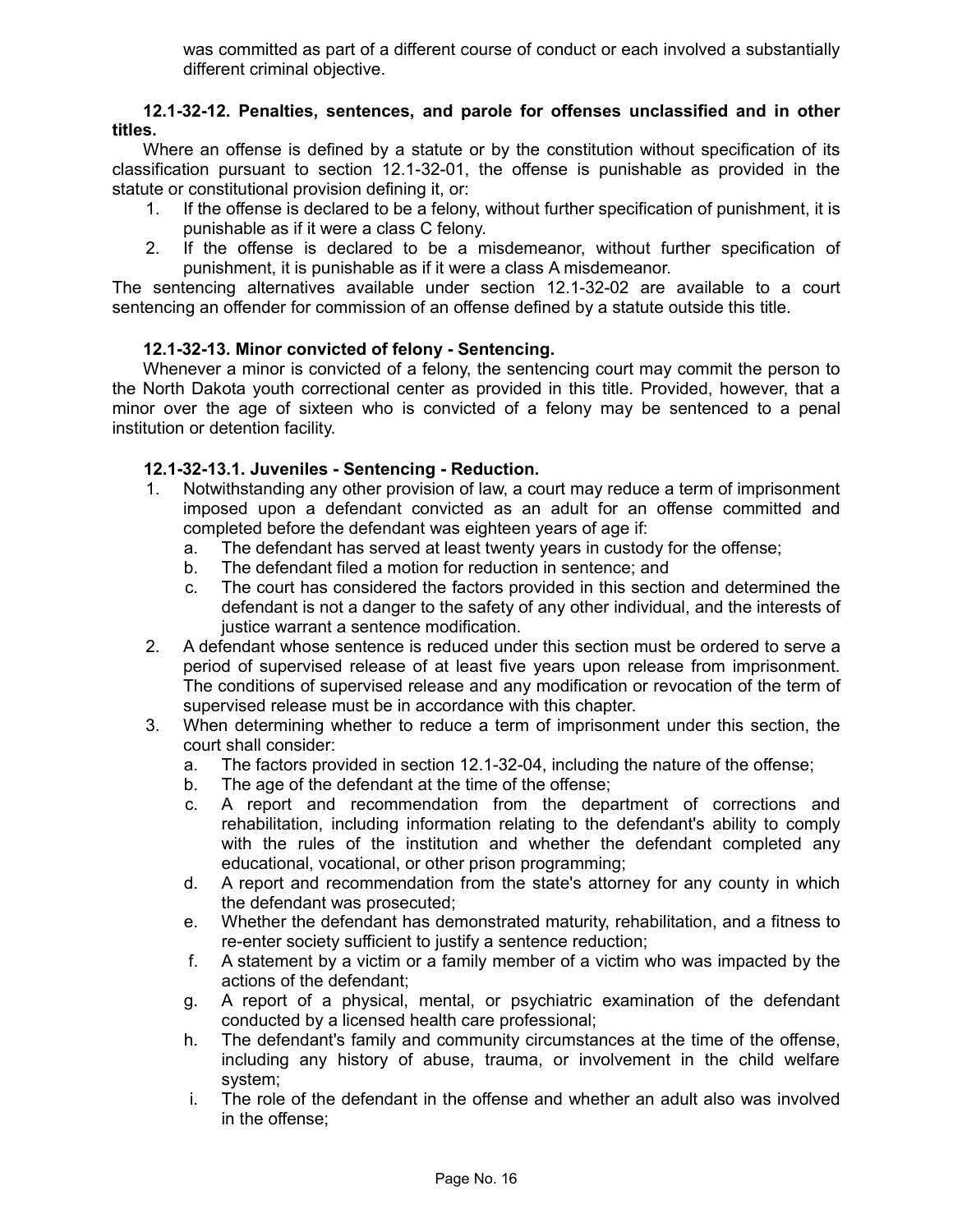- j. The diminished culpability of juveniles compared to adults and the level of maturity and failure to appreciate the risks and consequences; and
- k. Any additional information the court determines relevant.
- 4. A defendant may make a second motion for a reduction in sentence under this section no earlier than five years after the initial motion for reduction.
- 5. A defendant may make a final motion for a reduction in sentence no earlier than five years after the order for a second motion was filed.

# **12.1-32-14. Restoration of property or other work to be required of certain offenders.**

Other provisions of this chapter notwithstanding, whenever a person convicted of criminal mischief is placed on probation pursuant to section 12.1-32-02 or 12.1-32-07, the court shall include as a condition of that probation the requirement that the person perform restoration or other assigned work as specified in subdivision e of subsection 4 of section 12.1-32-07.

# **12.1-32-15. Offenders against children and sexual offenders - Sexually violent predators - Registration requirement - Penalty. (Effective through August 31, 2022)**

- 1. As used in this section:
	- a. "A crime against a child" means a violation of chapter 12.1-16, section 12.1-17-01.1 if the victim is under the age of twelve, 12.1-17-02, 12.1-17-04, subdivision a of subsection 6 of section 12.1-17-07.1, section 12.1-18-01, 12.1-18-02, 12.1-18-05, chapter 12.1-29, or section 14-09-22, subsection 3 of section 12.1-41-02, subsection 3 of section 12.1-41-03, or an equivalent offense from another court in the United States, a tribal court, or court of another country, in which the victim is a minor or is otherwise of the age required for the act to be a crime or an attempt or conspiracy to commit these offenses.
	- b. "Department" means the department of corrections and rehabilitation.
	- c. "Homeless" means an individual who is physically present in this state, but is living in a park, under a bridge, on the streets, in a vehicle or camper, or is otherwise without a traditional dwelling, and also one who resides in this state but does not maintain a permanent address. The term does not include individuals who are temporarily domiciled or individuals residing in public or private shelters that provide temporary living accommodations.
	- d. "Mental abnormality" means a congenital or acquired condition of an individual that affects the emotional or volitional capacity of the individual in a manner that predisposes that individual to the commission of criminal sexual acts to a degree that makes the individual a menace to the health and safety of other individuals.
	- e. "Predatory" means an act directed at a stranger or at an individual with whom a relationship has been established or promoted for the primary purpose of victimization.
	- f. "Reside" means to live permanently or be situated for a considerable time in a home or a particular place.
	- g. "Sexual offender" means a person who has pled guilty to or been found guilty, including juvenile delinquent adjudications, of a violation of section 12.1-20-03, 12.1-20-03.1, 12.1-20-04, 12.1-20-05, 12.1-20-05.1, 12.1-20-06, 12.1-20-06.1, 12.1-20-07 except for subdivision a of subsection 1, 12.1-20-11, 12.1-20-12.1, 12.1-20-12.2, 12.1-20-12.3 except for subdivision a of subsection 1 and subdivision b of subsection 1 if the offense involves only a demand for money, chapter 12.1-27.2, subsection 2 of section 12.1-22-03.1, subdivision b of subsection 1 of section 12.1-41-02, section 12.1-41-04, 12.1-41-05, or 12.1-41-06, or an equivalent offense from another court in the United States, a tribal court, or court of another country, or an attempt or conspiracy to commit these offenses.
	- h. "Sexually dangerous individual" means an individual who meets the definition specified in section 25-03.3-01.
	- i. "Temporarily domiciled" means staying or being physically present in this state for more than thirty days in a calendar year or at a location for longer than ten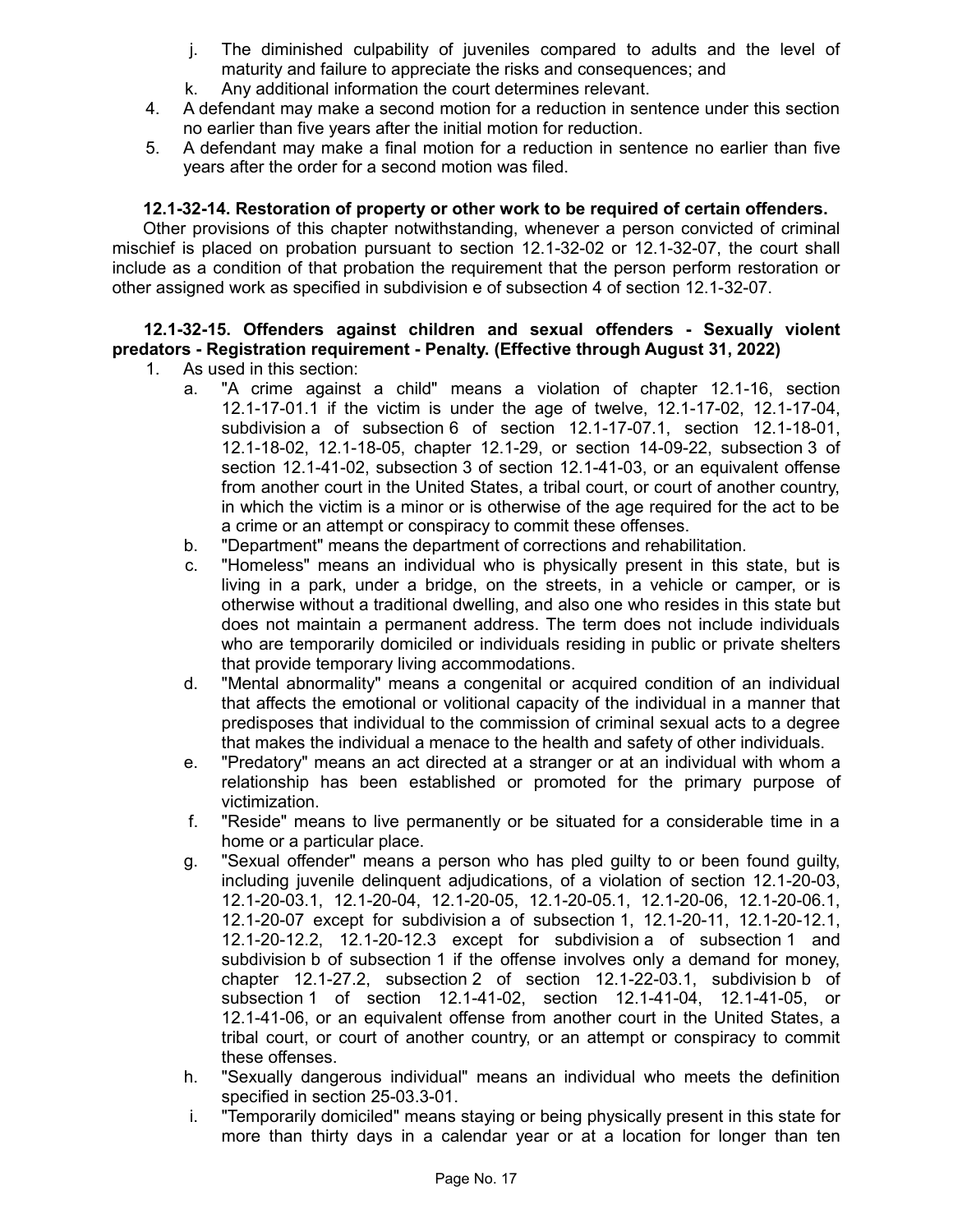consecutive days, attending school for longer than ten days, or maintaining employment in the jurisdiction for longer than ten days, regardless of the state of the residence.

- 2. The court shall impose, in addition to any penalty provided by law, a requirement that the individual register, within three days of coming into a county in which the individual resides, is homeless, or within the period identified in this section that the individual becomes temporarily domiciled. The individual must register with the chief of police of the city of the individual's place of residence, or the sheriff of the county if the individual resides in an area other than a city. A homeless individual shall register every three days with the sheriff or chief of police of the jurisdiction in which the individual is physically present. The court shall require an individual to register by stating this requirement on the court records, if that individual:
	- a. Has pled guilty or nolo contendere to, or been found guilty as a felonious sexual offender or an attempted felonious sexual offender, including juvenile delinquent adjudications of equivalent offenses unless the offense is listed in subdivision c.
	- b. Has pled guilty or nolo contendere to, or been found guilty as a sexual offender for, a misdemeanor or attempted misdemeanor. The court may deviate from requiring an individual to register if the court first finds the individual is no more than three years older than the victim if the victim is a minor, the individual has not previously been convicted as a sexual offender or of a crime against a child, and the individual did not exhibit mental abnormality or predatory conduct in the commission of the offense.
	- c. Is a juvenile found delinquent under subdivision d of subsection 1 of section 12.1-20-03, subdivision a of subsection 2 of section 12.1-20-03, or as a sexual offender for a misdemeanor. The court may deviate from requiring the juvenile to register if the court first finds the juvenile has not previously been convicted as a sexual offender or for a crime against a child, and the juvenile did not exhibit mental abnormality or predatory conduct in the commission of the offense.
	- d. Has pled guilty or nolo contendere to, or been found guilty of, a crime against a child or an attempted crime against a child, including juvenile delinquent adjudications of equivalent offenses. Except if the offense is described in section 12.1-29-02, or section 12.1-18-01 or 12.1-18-02 and the person is not the parent of the victim, the court may deviate from requiring an individual to register if the court first finds the individual has not previously been convicted as a sexual offender or for a crime against a child, and the individual did not exhibit mental abnormality or predatory conduct in the commission of the offense.
	- e. Has pled guilty or nolo contendere, been found guilty, or been adjudicated delinquent of any crime against another individual which is not otherwise specified in this section if the court determines that registration is warranted by the nature of the crime and therefore orders registration for the individual. If the court orders an individual to register as an offender under this section, the individual shall comply with all of the registration requirements in this chapter.
- 3. If a court has not ordered an individual to register in this state, an individual who resides, is homeless, or is temporarily domiciled in this state shall register if the individual:
	- a. Is incarcerated or is on probation or parole after July 31, 1995, for a crime against a child described in section 12.1-29-02, or section 12.1-18-01 or 12.1-18-02 if the individual was not the parent of the victim, or as a sexual offender;
	- b. Has pled guilty or nolo contendere to, or been adjudicated for or found guilty of, an offense in a court of this state for which registration is mandatory under this section or an offense from another court in the United States, a tribal court, or court of another country equivalent to those offenses set forth in this section; or
	- c. Has pled guilty or nolo contendere to, or has been found guilty of, a crime against a child or as a sexual offender for which registration is mandatory under this section if the conviction occurred after July 31, 1985.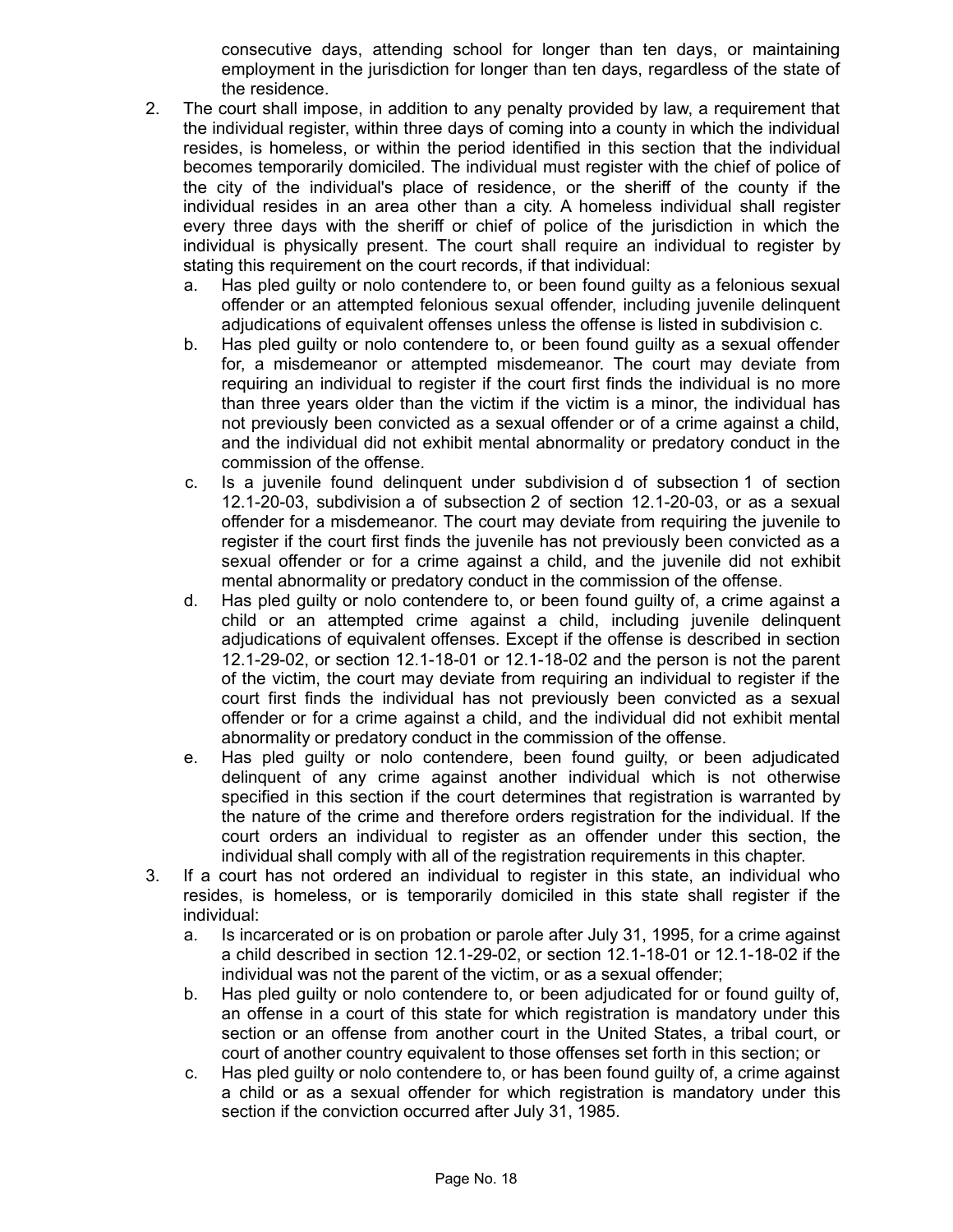- 4. In its consideration of mental abnormality or predatory conduct, the court shall consider the age of the offender, the age of the victim, the difference in ages of the victim and offender, the circumstances and motive of the crime, the relationship of the victim and offender, and the mental state of the offender. The court may order an offender to be evaluated by a qualified counselor, psychologist, or physician before sentencing. Except as provided under subdivision e of subsection 2, the court shall state on the record in open court its affirmative finding for not requiring an offender to register.
- 5. When an individual is required to register under this section, the official in charge of a facility or institution where the individual required to register is confined, or the department, shall, before the discharge, parole, or release of that individual, inform the individual of the duty to register pursuant to this section. The official or the department shall require the individual to read and sign a form as required by the attorney general, stating that the duty of the individual to register has been explained to that individual. The official in charge of the place of confinement, or the department, shall obtain the address where the individual expects to reside, attend school, or work upon discharge, parole, or release and shall report the address to the attorney general. The official in charge of the place of confinement, or the department, shall give three copies of the form to the individual and shall send three copies to the attorney general no later than forty-five days before the scheduled release of that individual. The attorney general shall forward one copy to the law enforcement agency having jurisdiction where the individual expects to reside, attend school, or work upon discharge, parole, or release, one copy to the prosecutor who prosecuted the individual, and one copy to the court in which the individual was prosecuted. All forms must be transmitted and received by the law enforcement agency, prosecutor, and court thirty days before the discharge, parole, or release of the individual.
- 6. An individual who is required to register pursuant to this section who is released on probation or discharged upon payment of a fine must, before the release or discharge, be informed of the duty to register under this section by the court in which that individual is convicted. The court shall require the individual to read and sign a form as required by the attorney general, stating that the duty of the individual to register under this section has been explained to that individual. The court shall obtain the address where the individual expects to reside, attend school, or work upon release or discharge and shall report the address to the attorney general within three days. The court shall give one copy of the form to the individual and shall send two copies to the attorney general. The attorney general shall forward one copy to the appropriate law enforcement agency having jurisdiction where the individual expects to reside, attend school, or work upon discharge, parole, or release.
- 7. Registration consists of a written or electronic statement signed by the individual, giving the information required by the attorney general, and the biometric data and photograph of the individual. An individual who is not required to provide a sample of blood and other body fluids under section 31-13-03 or by the individual's state or court of conviction or adjudication shall submit a sample of blood and other body fluids for inclusion in a centralized database of DNA identification records under section 31-13-05. The collection, submission, testing and analysis of, and records produced from, samples of blood and other body fluids, are subject to chapter 31-13. Evidence of the DNA profile comparison is admissible in accordance with section 31-13-02. A report of the DNA analysis certified by the state crime laboratory is admissible in accordance with section 31-13-05. A district court shall order an individual who refuses to submit a sample of blood or other body fluids for registration purposes to show cause at a specified time and place why the individual should not be required to submit the sample required under this subsection. Within three days after registration, the registering law enforcement agency shall forward the statement, biometric data, and photograph to the attorney general and shall submit the sample of the individual's blood and body fluids to the state crime laboratory. If an individual required to register under this section has a change in vehicle or computer online identity, the individual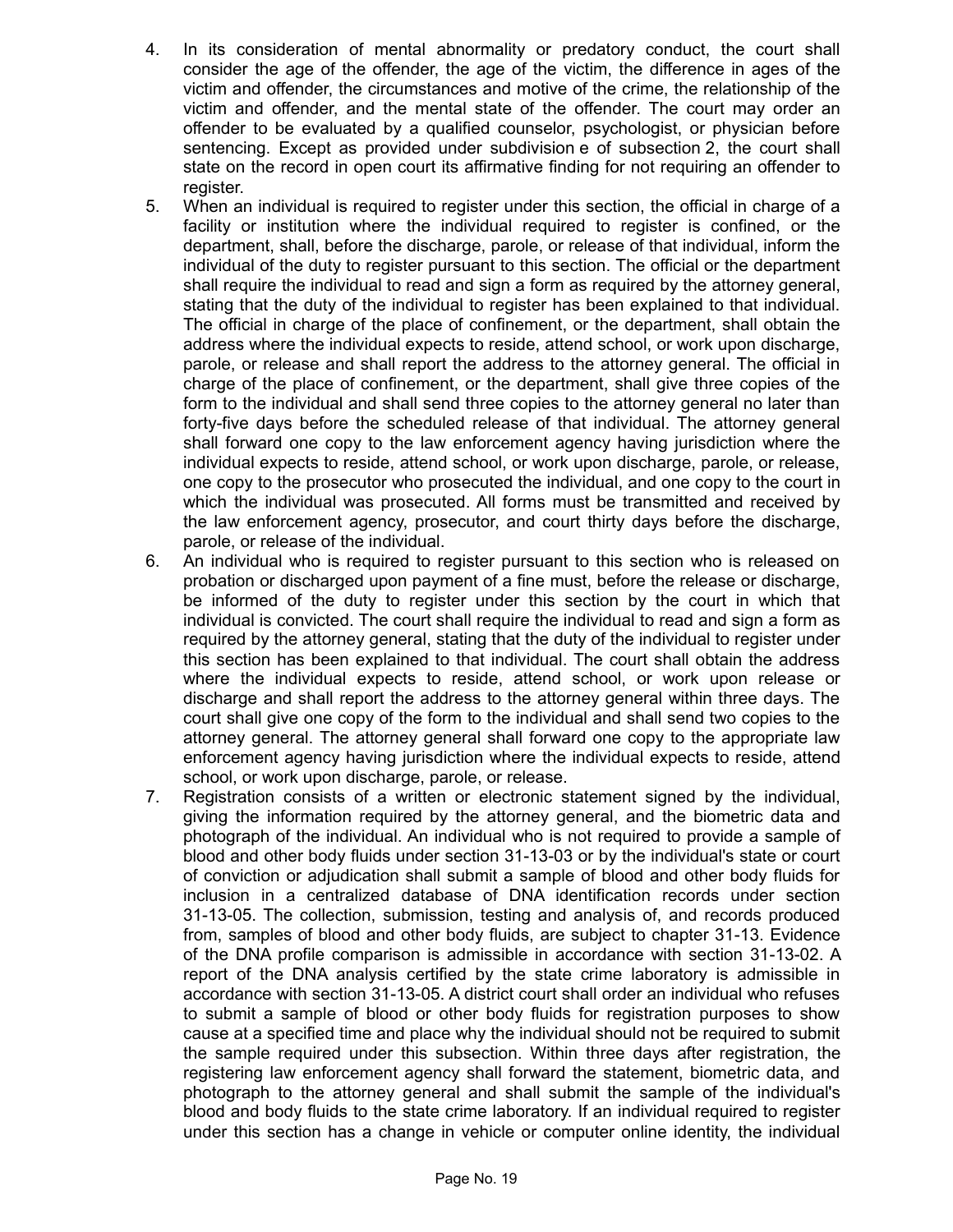shall register, within three days after the change, with the law enforcement agency having local jurisdiction of the individual's place of residence of the individual's new vehicle or computer online identity. If an individual required to register pursuant to this section has a change in name, school, or residence or employment address, that individual shall register, at least ten days before the change, with the law enforcement agency having local jurisdiction of the individual's place of residence of the individual's new name, school, residence address, or employment address. A change in school or employment address includes the termination of school or employment for which an individual required to register under this section, the individual shall register within three days of the termination with the law enforcement agency having local jurisdiction of the individual's place of residence. The law enforcement agency, within three days after receipt of the information, shall forward it to the attorney general. The attorney general shall forward the appropriate registration data to the law enforcement agency having local jurisdiction of the new place of residence, school, or employment. Upon a change of address, the individual required to register also shall register within three days at the law enforcement agency having local jurisdiction of the new place of residence. If an individual required to register in North Dakota, including in a tribal registry, resides in another state or on tribal lands, that individual shall register employment and school addresses and any changes in required registration information with the law enforcement agency having local jurisdiction over the school or employment address. The individual registering under this section shall periodically confirm the information required under this subsection in a manner and at an interval determined by the attorney general. A law enforcement agency that has previously registered an offender may omit the biometric data portion of the registration if that agency has a set of biometric data on file for that individual and is personally familiar with and can visually identify the offender. These provisions also apply in any other state that requires registration.

- 8. An individual required to register under this section shall comply with the registration requirement for the longer of the following periods:
	- a. A period of fifteen years after the date of sentence or order deferring or suspending sentence upon a plea or finding of guilt or after release from incarceration, whichever is later;
	- b. A period of twenty-five years after the date of sentence or order deferring or suspending sentence upon a plea or finding of guilt or after release from incarceration, whichever is later, if the offender is assigned a moderate risk by the attorney general as provided in subsection 12; or
	- c. For the life of the individual, if that individual:
		- (1) On two or more occasions has pled guilty or nolo contendere to, or been found guilty of a crime against a child or as a sexual offender. If all qualifying offenses are misdemeanors, this lifetime provision does not apply unless a qualifying offense was committed after August 1, 1999;
		- (2) Pleads guilty or nolo contendere to, or is found guilty of, an offense committed after August 1, 1999, which is described in subdivision a of subsection 1 of section 12.1-20-03, section 12.1-20-03.1, or subdivision d of subsection 1 of section 12.1-20-03 if the person is an adult and the victim is under age twelve, or section 12.1-18-01 if that individual is an adult other than a parent of the victim, or an equivalent offense from another court in the United States, a tribal court, or court of another country; or
		- (3) Is assigned a high risk by the attorney general as provided in subsection 12.
- 9. An individual required to register under this section who violates this section is guilty of a class C felony. The failure of a homeless individual to register as required in subsections 2 and 3 is prima facie evidence of a violation of this section. The clerk of court shall forward all warrants issued for a violation of this section to the county sheriff, who shall enter all such warrants into the national crime information center wanted person file. A court may not relieve an individual, other than a juvenile, who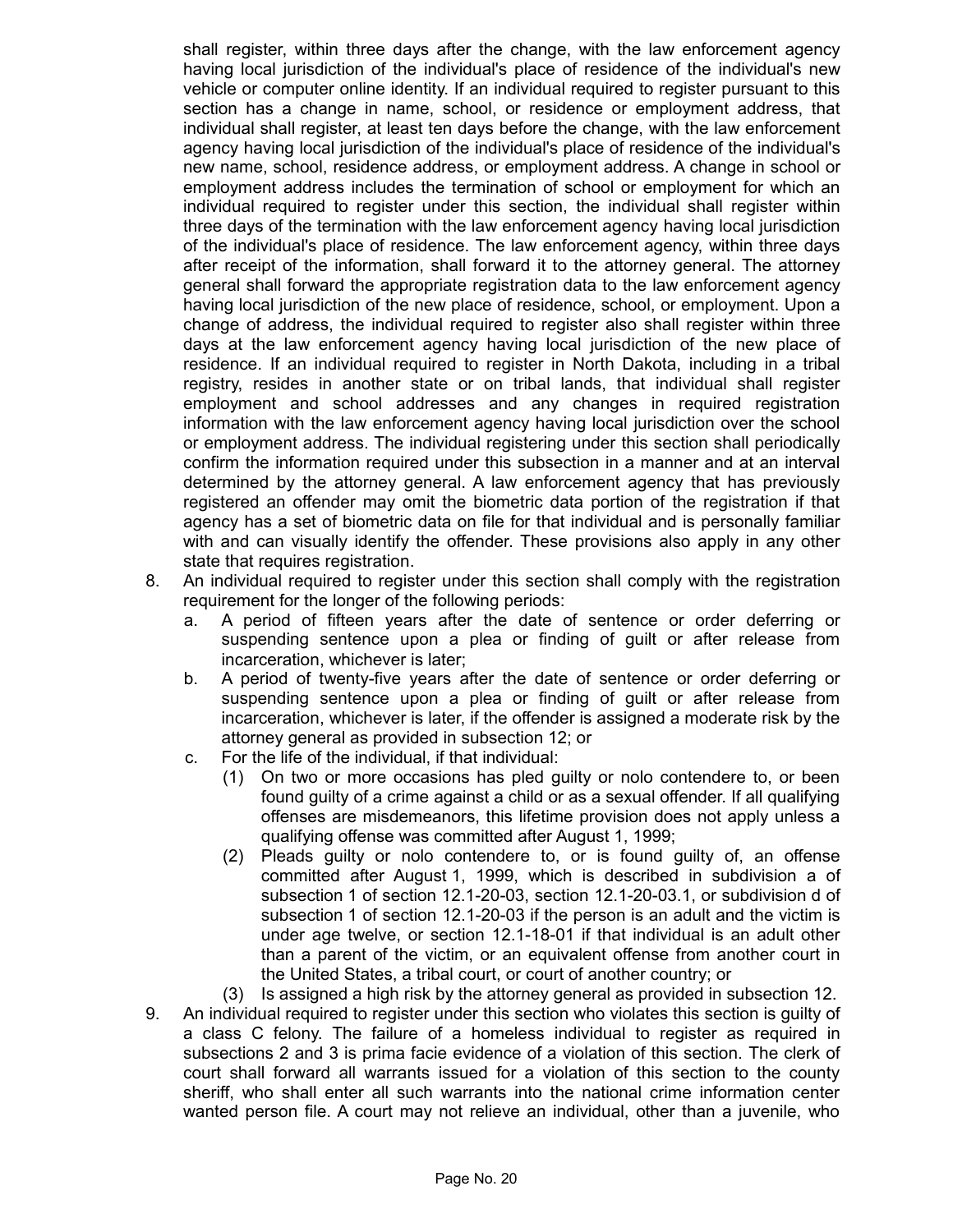violates this section from serving a term of at least ninety days in jail and completing probation of one year.

- 10. When an individual is released on parole or probation and is required to register pursuant to this section, but fails to do so within the time prescribed, the court shall order the probation, or the parole board shall order the parole, of the individual revoked.
- 11. If an individual required to register pursuant to this section is temporarily sent outside the facility or institution where that individual is confined under conviction or sentence, the local law enforcement agency having jurisdiction over the place where that individual is being sent must be notified within a reasonable time period before that individual is released from the facility or institution. This subsection does not apply to any individual temporarily released under guard from the facility or institution in which that individual is confined.
- 12. The attorney general, with the assistance of the department and the juvenile courts, shall develop guidelines for the risk assessment of sexual offenders who are required to register, with a low-risk, moderate-risk, or high-risk level being assigned to each offender as follows:
	- a. The department shall conduct a risk assessment of sexual offenders who are incarcerated in institutions under the control of the department and sexual offenders who are on supervised probation. The department, in a timely manner, shall provide the attorney general any information, including the offender's level of risk and supporting documentation, concerning individuals required to be registered under this section who are about to be released or placed into the community.
	- b. The attorney general shall conduct a risk assessment of sexual offenders who are not under the custody or supervision of the department. The attorney general may adopt a law enforcement agency's previous assignment of risk level for an individual if the assessment was conducted in a manner substantially similar to the guidelines developed under this subsection.
	- c. The juvenile courts or the agency having legal custody of a juvenile shall conduct a risk assessment of juvenile sexual offenders who are required to register under this section. The juvenile courts or the agency having legal custody of a juvenile shall provide the attorney general any information, including the offender's level of risk and supporting documentation, concerning juveniles required to register and who are about to be released or placed into the community.
	- d. The attorney general shall notify the offender of the risk level assigned to that offender. An offender may request a review of that determination with the attorney general's sexual offender risk assessment committee and may present any information that the offender believes may lower the assigned risk level.
- 13. An individual assessed as a high-risk sexual offender in accordance with subsection 12, may not reside within five hundred feet [152.4 meters] of a public or nonpublic preschool or elementary, middle, or high school.
- 14. Relevant and necessary conviction and registration information must be disclosed to the public by a law enforcement agency if the individual is a moderate or high risk and the agency determines that disclosure of the conviction and registration information is necessary for public protection. The attorney general shall develop guidelines for public disclosure of offender registration information. Public disclosure may include internet access if the offender:
	- a. Is required to register for a lifetime under subsection 8;
	- b. Has been determined to be a high risk to the public by the department, the attorney general, or the courts, according to guidelines developed by those agencies; or
	- c. Has been determined to be a high risk to the public by an agency of another state or the federal government.

If the offender has been determined to be a moderate risk, public disclosure must include, at a minimum, notification of the offense to the victim registered under chapter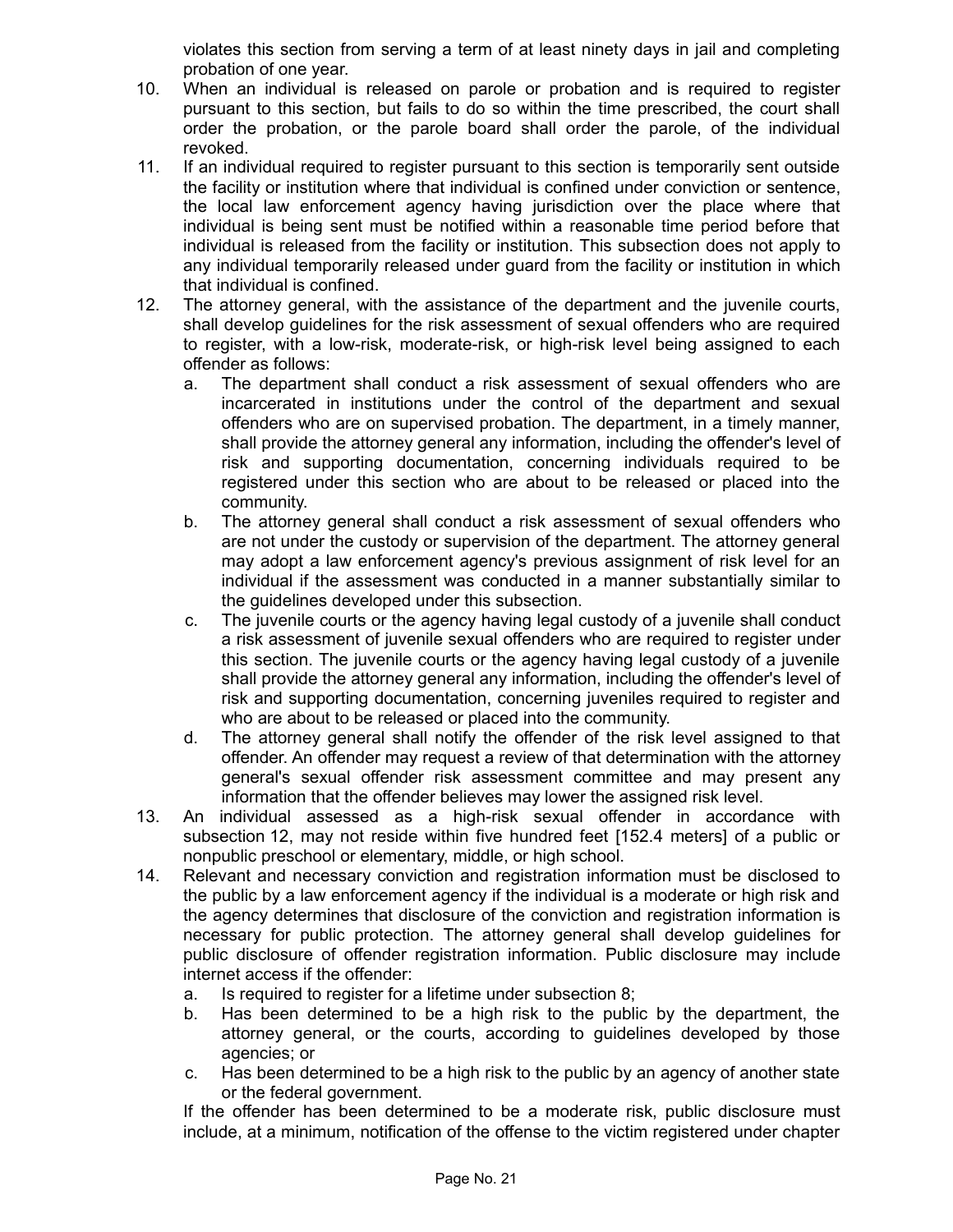12.1-34 and to any agency, civic organization, or group of persons who have characteristics similar to those of a victim of the offender. Upon request, law enforcement agencies may release conviction and registration information regarding low-risk, moderate-risk, or high-risk offenders.

- 15. A state officer, law enforcement agency, or public school district or governing body of a nonpublic school or any appointee, officer, or employee of those entities is not subject to civil or criminal liability for making risk determinations, allowing a sexual offender to attend a school function under section 12.1-20-25, or for disclosing or for failing to disclose information as permitted by this section.
- 16. If a juvenile is adjudicated delinquent and required or ordered to register as a sexual offender or as an offender against a child under this section, the juvenile shall comply with the registration requirements in this section. Notwithstanding any other provision of law, a law enforcement agency shall register a juvenile offender in the same manner as adult offenders and may release any relevant and necessary information on file to other law enforcement agencies, the department of human services, or the public if disclosure is necessary to protect public health or safety. The law enforcement agency shall release any relevant and necessary information on file to the superintendent or principal of the school the juvenile attends. The school administration shall notify others in similar positions if the juvenile transfers to another learning institution in or outside the state.
- 17. If an individual has been required to register as a sexual offender or an offender against a child under section 12.1-32-15 or former section 27-20-52.1 before August 1, 1999, the individual may petition the court to be removed from the offender list if registration is no longer mandatory for that individual. In considering the petition, the court shall comply with the requirements of this section.
- 18. A sexual offender who is currently assigned a moderate or high-risk level by the attorney general may not use a state park of this state as a residence or residential address to comply with the registration requirements of this section. Before arriving at a state park for overnight lodging or camping, a sexual offender who is assigned a moderate or high-risk level by the attorney general shall notify a parks and recreation department law enforcement officer at the state park where the sexual offender will be staying.
- 19. When an individual who is required to register pursuant to this section plans to travel outside of the United States, at least twenty-one days before the intended travel, the individual shall inform the agency with which the individual last registered the individual's residence address the details of the intended travel. Upon receipt of the information from the registering law enforcement agency, the attorney general shall report the travel to the United States marshal service.

#### **Offenders against children and sexual offenders - Sexually violent predators - Registration requirement - Penalty. (Effective after August 31, 2022)**

- 1. As used in this section:
	- a. "A crime against a child" means a violation of chapter 12.1-16, section 12.1-17-01.1 if the victim is under the age of twelve, 12.1-17-02, 12.1-17-04, subdivision a of subsection 6 of section 12.1-17-07.1, section 12.1-18-01, 12.1-18-02, 12.1-18-05, chapter 12.1-29, or section 14-09-22, subsection 3 of section 12.1-41-02, subsection 3 of section 12.1-41-03, or an equivalent offense from another court in the United States, a tribal court, or court of another country, in which the victim is a minor or is otherwise of the age required for the act to be a crime or an attempt or conspiracy to commit these offenses.
	- b. "Department" means the department of corrections and rehabilitation.
	- c. "Homeless" means an individual who is physically present in this state, but is living in a park, under a bridge, on the streets, in a vehicle or camper, or is otherwise without a traditional dwelling, and also one who resides in this state but does not maintain a permanent address. The term does not include individuals who are temporarily domiciled or individuals residing in public or private shelters that provide temporary living accommodations.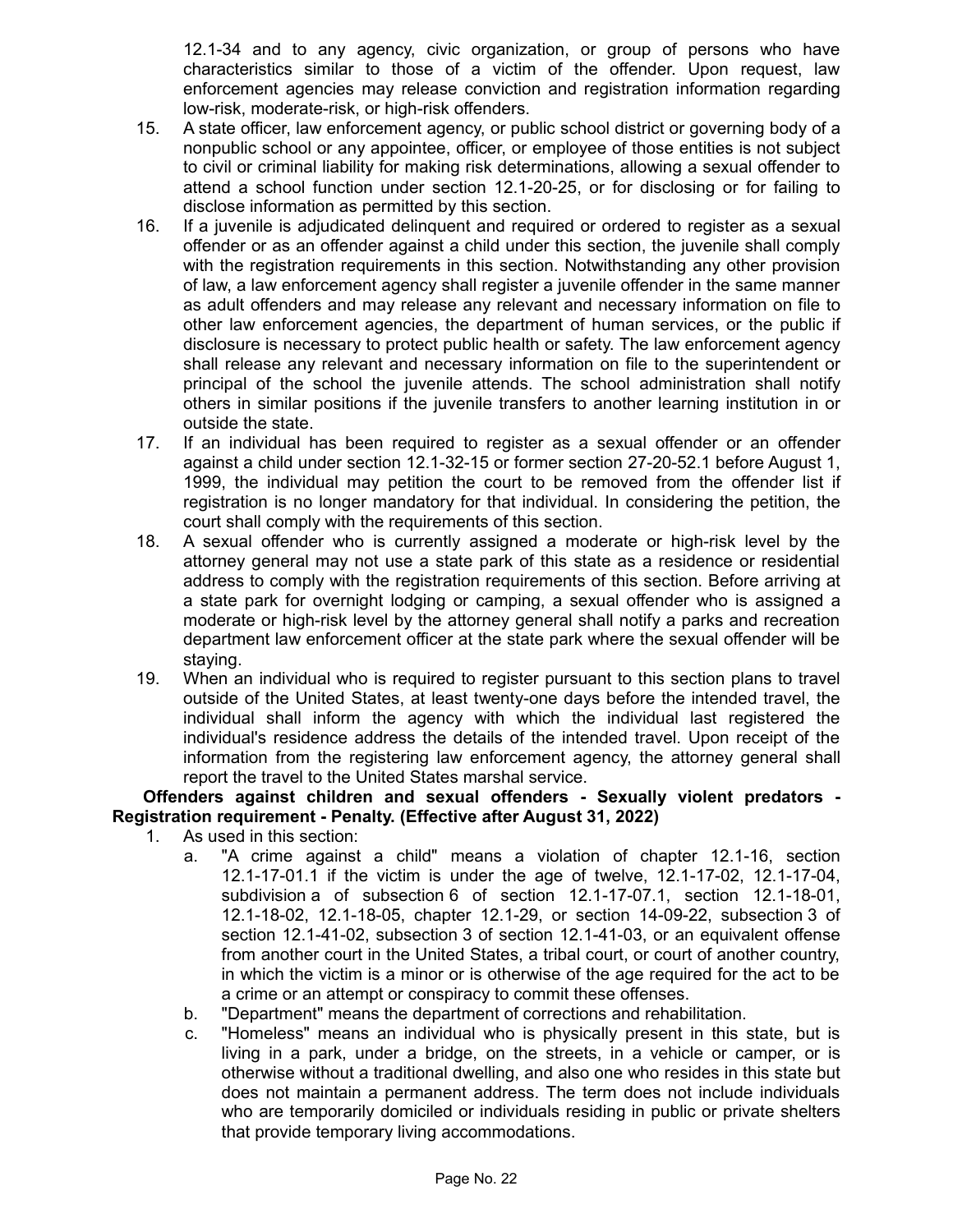- d. "Mental abnormality" means a congenital or acquired condition of an individual that affects the emotional or volitional capacity of the individual in a manner that predisposes that individual to the commission of criminal sexual acts to a degree that makes the individual a menace to the health and safety of other individuals.
- e. "Predatory" means an act directed at a stranger or at an individual with whom a relationship has been established or promoted for the primary purpose of victimization.
- f. "Reside" means to live permanently or be situated for a considerable time in a home or a particular place.
- g. "Sexual offender" means a person who has pled guilty to or been found guilty, including juvenile delinquent adjudications, of a violation of section 12.1-20-03, 12.1-20-03.1, 12.1-20-04, 12.1-20-05, 12.1-20-05.1, 12.1-20-06, 12.1-20-06.1, 12.1-20-07 except for subdivision a of subsection 1, 12.1-20-11, 12.1-20-12.1, 12.1-20-12.2, 12.1-20-12.3 except for subdivision a of subsection 1 and subdivision b of subsection 1 if the offense involves only a demand for money, chapter 12.1-27.2, subsection 2 of section 12.1-22-03.1, subdivision b of subsection 1 of section 12.1-41-02, section 12.1-41-04, 12.1-41-05, or 12.1-41-06, or an equivalent offense from another court in the United States, a tribal court, or court of another country, or an attempt or conspiracy to commit these offenses.
- h. "Sexually dangerous individual" means an individual who meets the definition specified in section 25-03.3-01.
- i. "Temporarily domiciled" means staying or being physically present in this state for more than thirty days in a calendar year or at a location for longer than ten consecutive days, attending school for longer than ten days, or maintaining employment in the jurisdiction for longer than ten days, regardless of the state of the residence.
- 2. The court shall impose, in addition to any penalty provided by law, a requirement that the individual register, within three days of coming into a county in which the individual resides, is homeless, or within the period identified in this section that the individual becomes temporarily domiciled. The individual must register with the chief of police of the city of the individual's place of residence, or the sheriff of the county if the individual resides in an area other than a city. A homeless individual shall register every three days with the sheriff or chief of police of the jurisdiction in which the individual is physically present. The court shall require an individual to register by stating this requirement on the court records, if that individual:
	- a. Has pled guilty or nolo contendere to, or been found guilty as a felonious sexual offender or an attempted felonious sexual offender, including juvenile delinquent adjudications of equivalent offenses unless the offense is listed in subdivision c.
	- b. Has pled guilty or nolo contendere to, or been found guilty as a sexual offender for, a misdemeanor or attempted misdemeanor. The court may deviate from requiring an individual to register if the court first finds the individual is no more than three years older than the victim if the victim is a minor, the individual has not previously been convicted as a sexual offender or of a crime against a child, and the individual did not exhibit mental abnormality or predatory conduct in the commission of the offense.
	- c. Is a juvenile found delinquent under subdivision d of subsection 1 of section 12.1-20-03, subdivision a of subsection 2 of section 12.1-20-03, or as a sexual offender for a misdemeanor. The court may deviate from requiring the juvenile to register if the court first finds the juvenile has not previously been convicted as a sexual offender or for a crime against a child, and the juvenile did not exhibit mental abnormality or predatory conduct in the commission of the offense.
	- d. Has pled guilty or nolo contendere to, or been found guilty of, a crime against a child or an attempted crime against a child, including juvenile delinquent adjudications of equivalent offenses. Except if the offense is described in section 12.1-29-02, or section 12.1-18-01 or 12.1-18-02 and the person is not the parent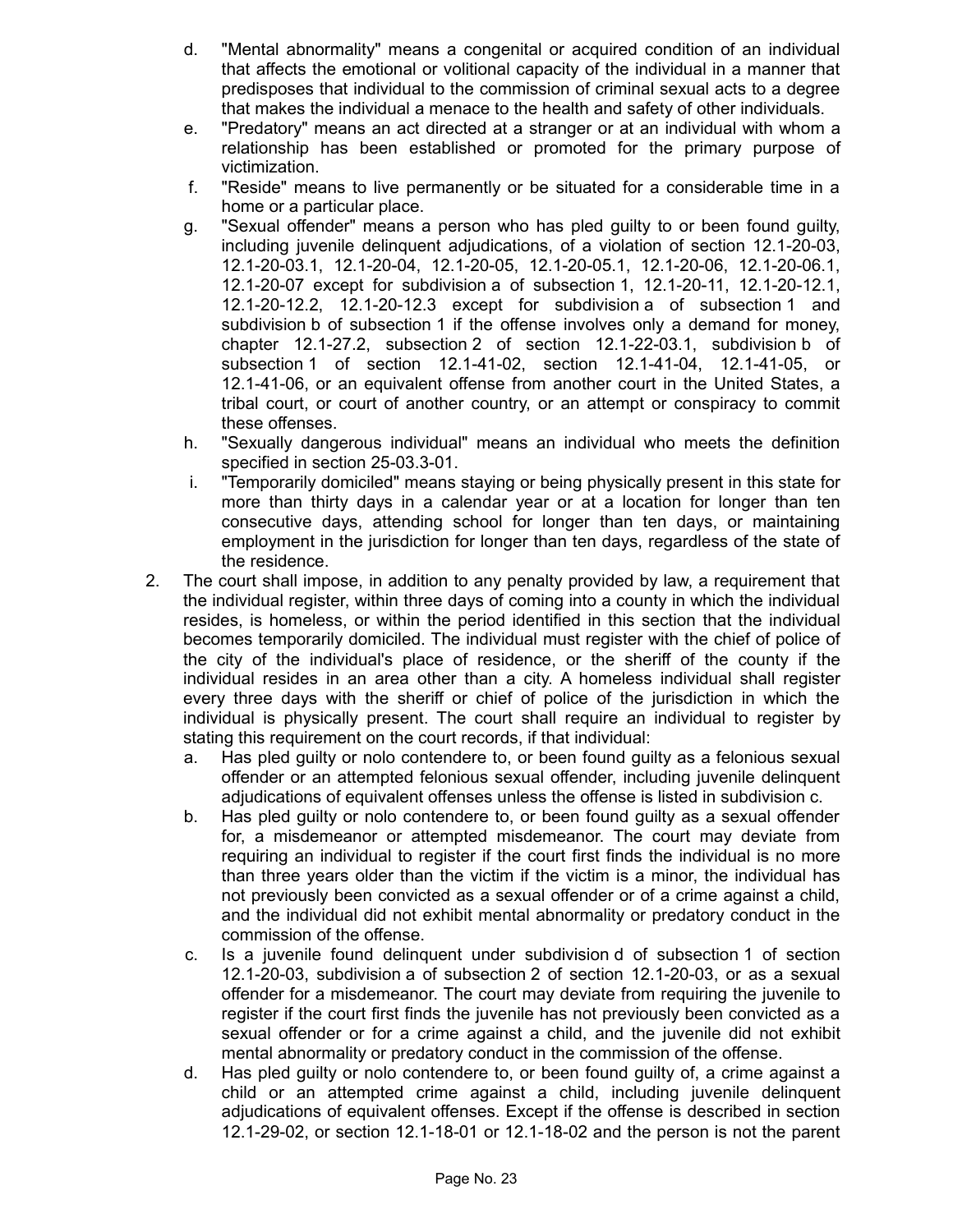of the victim, the court may deviate from requiring an individual to register if the court first finds the individual has not previously been convicted as a sexual offender or for a crime against a child, and the individual did not exhibit mental abnormality or predatory conduct in the commission of the offense.

- e. Has pled guilty or nolo contendere, been found guilty, or been adjudicated delinquent of any crime against another individual which is not otherwise specified in this section if the court determines that registration is warranted by the nature of the crime and therefore orders registration for the individual. If the court orders an individual to register as an offender under this section, the individual shall comply with all of the registration requirements in this chapter.
- 3. If a court has not ordered an individual to register in this state, an individual who resides, is homeless, or is temporarily domiciled in this state shall register if the individual:
	- a. Is incarcerated or is on probation or parole after July 31, 1995, for a crime against a child described in section 12.1-29-02, or section 12.1-18-01 or 12.1-18-02 if the individual was not the parent of the victim, or as a sexual offender;
	- b. Has pled guilty or nolo contendere to, or been adjudicated for or found guilty of, an offense in a court of this state for which registration is mandatory under this section or an offense from another court in the United States, a tribal court, or court of another country equivalent to those offenses set forth in this section; or
	- c. Has pled guilty or nolo contendere to, or has been found guilty of, a crime against a child or as a sexual offender for which registration is mandatory under this section if the conviction occurred after July 31, 1985.
- 4. In its consideration of mental abnormality or predatory conduct, the court shall consider the age of the offender, the age of the victim, the difference in ages of the victim and offender, the circumstances and motive of the crime, the relationship of the victim and offender, and the mental state of the offender. The court may order an offender to be evaluated by a qualified counselor, psychologist, or physician before sentencing. Except as provided under subdivision e of subsection 2, the court shall state on the record in open court its affirmative finding for not requiring an offender to register.
- 5. When an individual is required to register under this section, the official in charge of a facility or institution where the individual required to register is confined, or the department, shall, before the discharge, parole, or release of that individual, inform the individual of the duty to register pursuant to this section. The official or the department shall require the individual to read and sign a form as required by the attorney general, stating that the duty of the individual to register has been explained to that individual. The official in charge of the place of confinement, or the department, shall obtain the address where the individual expects to reside, attend school, or work upon discharge, parole, or release and shall report the address to the attorney general. The official in charge of the place of confinement, or the department, shall give three copies of the form to the individual and shall send three copies to the attorney general no later than forty-five days before the scheduled release of that individual. The attorney general shall forward one copy to the law enforcement agency having jurisdiction where the individual expects to reside, attend school, or work upon discharge, parole, or release, one copy to the prosecutor who prosecuted the individual, and one copy to the court in which the individual was prosecuted. All forms must be transmitted and received by the law enforcement agency, prosecutor, and court thirty days before the discharge, parole, or release of the individual.
- 6. An individual who is required to register pursuant to this section who is released on probation or discharged upon payment of a fine must, before the release or discharge, be informed of the duty to register under this section by the court in which that individual is convicted. The court shall require the individual to read and sign a form as required by the attorney general, stating that the duty of the individual to register under this section has been explained to that individual. The court shall obtain the address where the individual expects to reside, attend school, or work upon release or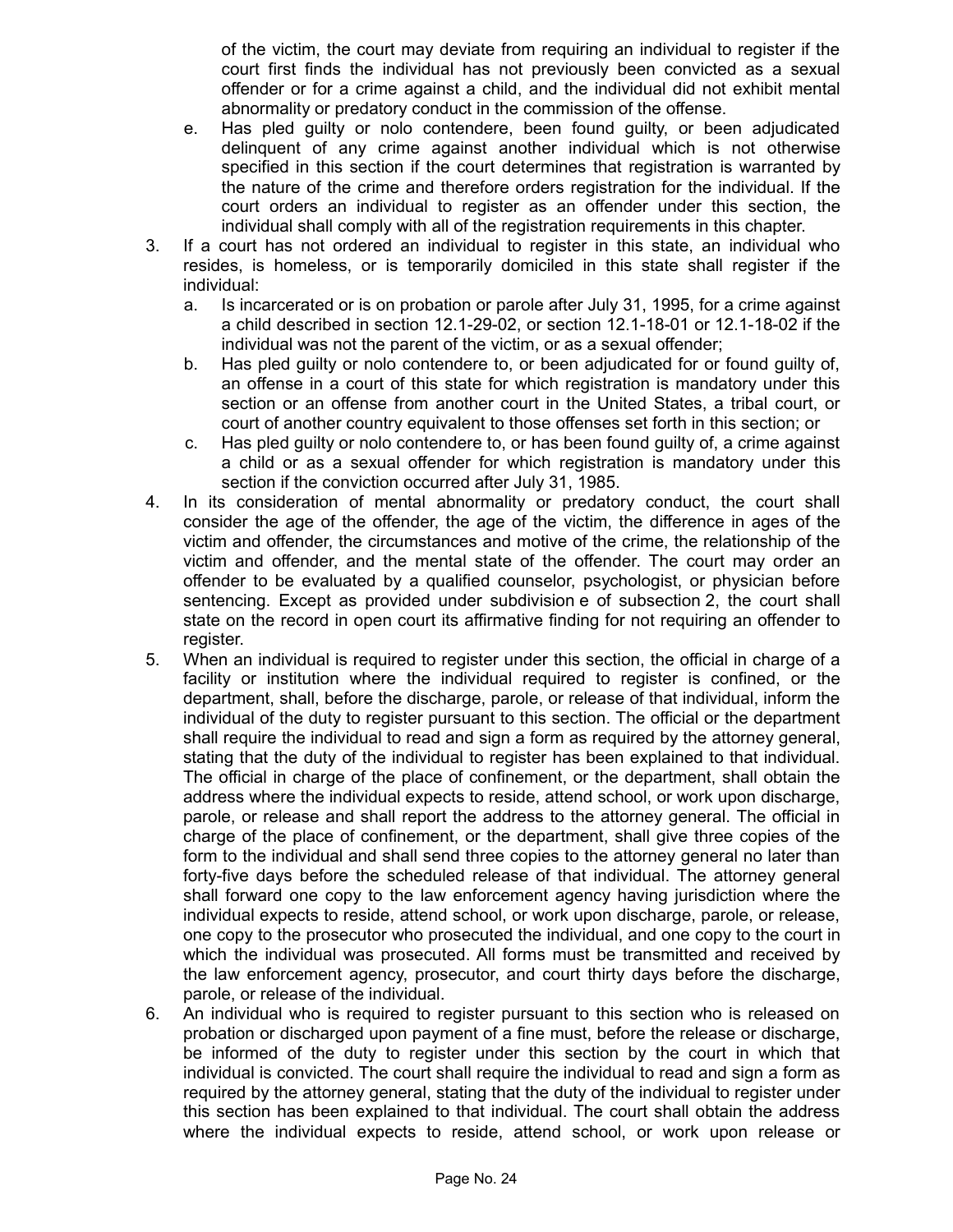discharge and shall report the address to the attorney general within three days. The court shall give one copy of the form to the individual and shall send two copies to the attorney general. The attorney general shall forward one copy to the appropriate law enforcement agency having jurisdiction where the individual expects to reside, attend school, or work upon discharge, parole, or release.

- 7. Registration consists of a written or electronic statement signed by the individual, giving the information required by the attorney general, and the biometric data and photograph of the individual. An individual who is not required to provide a sample of blood and other body fluids under section 31-13-03 or by the individual's state or court of conviction or adjudication shall submit a sample of blood and other body fluids for inclusion in a centralized database of DNA identification records under section 31-13-05. The collection, submission, testing and analysis of, and records produced from, samples of blood and other body fluids, are subject to chapter 31-13. Evidence of the DNA profile comparison is admissible in accordance with section 31-13-02. A report of the DNA analysis certified by the state crime laboratory is admissible in accordance with section 31-13-05. A district court shall order an individual who refuses to submit a sample of blood or other body fluids for registration purposes to show cause at a specified time and place why the individual should not be required to submit the sample required under this subsection. Within three days after registration, the registering law enforcement agency shall forward the statement, biometric data, and photograph to the attorney general and shall submit the sample of the individual's blood and body fluids to the state crime laboratory. If an individual required to register under this section has a change in vehicle or computer online identity, the individual shall register, within three days after the change, with the law enforcement agency having local jurisdiction of the individual's place of residence of the individual's new vehicle or computer online identity. If an individual required to register pursuant to this section has a change in name, school, or residence or employment address, that individual shall register, at least ten days before the change, with the law enforcement agency having local jurisdiction of the individual's place of residence of the individual's new name, school, residence address, or employment address. A change in school or employment address includes the termination of school or employment for which an individual required to register under this section, the individual shall register within three days of the termination with the law enforcement agency having local jurisdiction of the individual's place of residence. The law enforcement agency, within three days after receipt of the information, shall forward it to the attorney general. The attorney general shall forward the appropriate registration data to the law enforcement agency having local jurisdiction of the new place of residence, school, or employment. Upon a change of address, the individual required to register also shall register within three days at the law enforcement agency having local jurisdiction of the new place of residence. If an individual required to register in North Dakota, including in a tribal registry, resides in another state or on tribal lands, that individual shall register employment and school addresses and any changes in required registration information with the law enforcement agency having local jurisdiction over the school or employment address. The individual registering under this section shall periodically confirm the information required under this subsection in a manner and at an interval determined by the attorney general. A law enforcement agency that has previously registered an offender may omit the biometric data portion of the registration if that agency has a set of biometric data on file for that individual and is personally familiar with and can visually identify the offender. These provisions also apply in any other state that requires registration.
- 8. An individual required to register under this section shall comply with the registration requirement for the longer of the following periods:
	- a. A period of fifteen years after the date of sentence or order deferring or suspending sentence upon a plea or finding of guilt or after release from incarceration, whichever is later;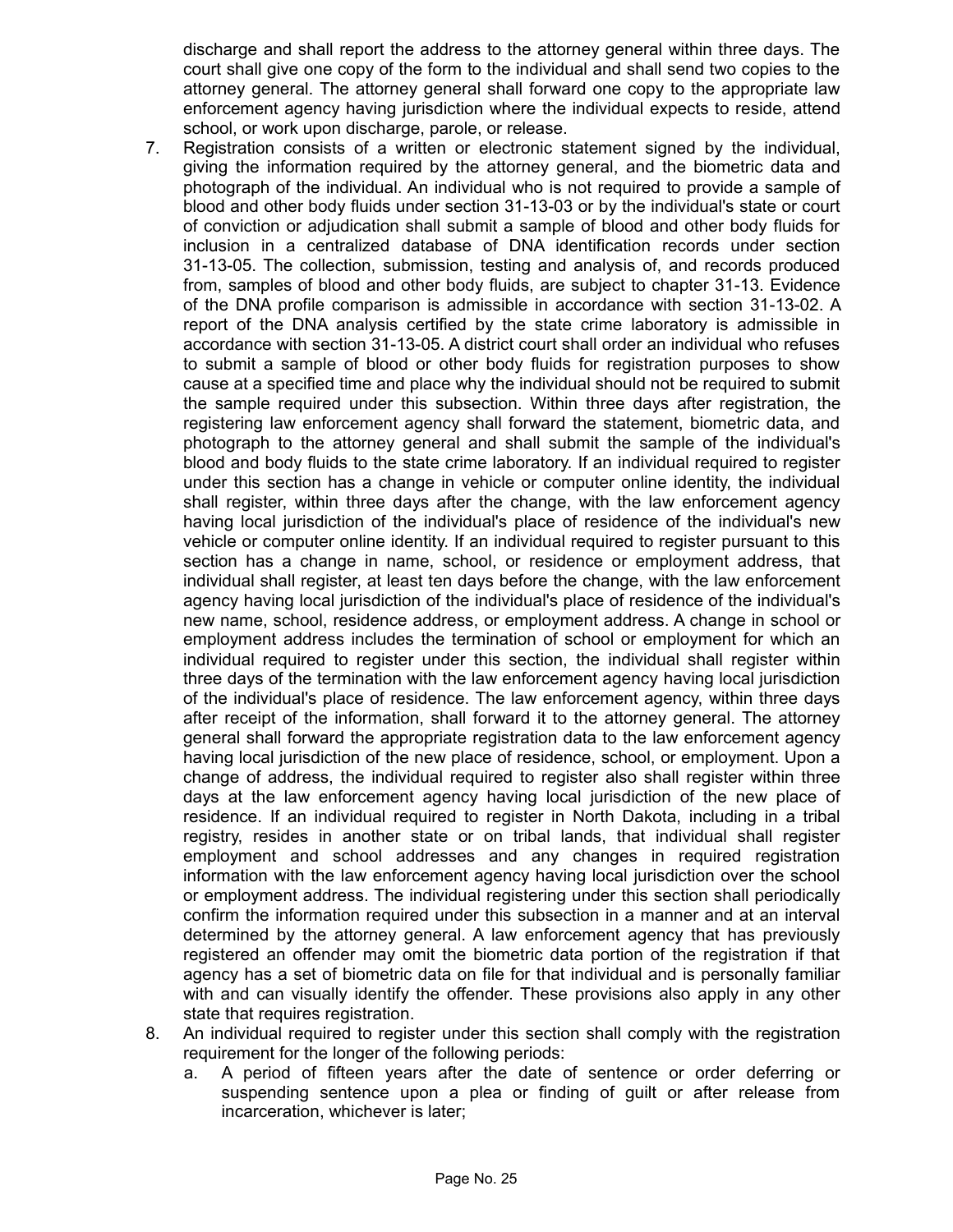- b. A period of twenty-five years after the date of sentence or order deferring or suspending sentence upon a plea or finding of guilt or after release from incarceration, whichever is later, if the offender is assigned a moderate risk by the attorney general as provided in subsection 12; or
- c. For the life of the individual, if that individual:
	- (1) On two or more occasions has pled guilty or nolo contendere to, or been found guilty of a crime against a child or as a sexual offender. If all qualifying offenses are misdemeanors, this lifetime provision does not apply unless a qualifying offense was committed after August 1, 1999;
	- (2) Pleads guilty or nolo contendere to, or is found guilty of, an offense committed after August 1, 1999, which is described in subdivision a of subsection 1 of section 12.1-20-03, section 12.1-20-03.1, or subdivision d of subsection 1 of section 12.1-20-03 if the person is an adult and the victim is under age twelve, or section 12.1-18-01 if that individual is an adult other than a parent of the victim, or an equivalent offense from another court in the United States, a tribal court, or court of another country; or
	- (3) Is assigned a high risk by the attorney general as provided in subsection 12.
- 9. An individual required to register under this section who violates this section is guilty of a class C felony. The failure of a homeless individual to register as required in subsections 2 and 3 is prima facie evidence of a violation of this section. The clerk of court shall forward all warrants issued for a violation of this section to the county sheriff, who shall enter all such warrants into the national crime information center wanted person file. A court may not relieve an individual, other than a juvenile, who violates this section from serving a term of at least ninety days in jail and completing probation of one year.
- 10. When an individual is released on parole or probation and is required to register pursuant to this section, but fails to do so within the time prescribed, the court shall order the probation, or the parole board shall order the parole, of the individual revoked.
- 11. If an individual required to register pursuant to this section is temporarily sent outside the facility or institution where that individual is confined under conviction or sentence, the local law enforcement agency having jurisdiction over the place where that individual is being sent must be notified within a reasonable time period before that individual is released from the facility or institution. This subsection does not apply to any individual temporarily released under guard from the facility or institution in which that individual is confined.
- 12. The attorney general, with the assistance of the department and the juvenile courts, shall develop guidelines for the risk assessment of sexual offenders who are required to register, with a low-risk, moderate-risk, or high-risk level being assigned to each offender as follows:
	- a. The department shall conduct a risk assessment of sexual offenders who are incarcerated in institutions under the control of the department and sexual offenders who are on supervised probation. The department, in a timely manner, shall provide the attorney general any information, including the offender's level of risk and supporting documentation, concerning individuals required to be registered under this section who are about to be released or placed into the community.
	- b. The attorney general shall conduct a risk assessment of sexual offenders who are not under the custody or supervision of the department. The attorney general may adopt a law enforcement agency's previous assignment of risk level for an individual if the assessment was conducted in a manner substantially similar to the guidelines developed under this subsection.
	- c. The juvenile courts or the agency having legal custody of a juvenile shall conduct a risk assessment of juvenile sexual offenders who are required to register under this section. The juvenile courts or the agency having legal custody of a juvenile shall provide the attorney general any information, including the offender's level of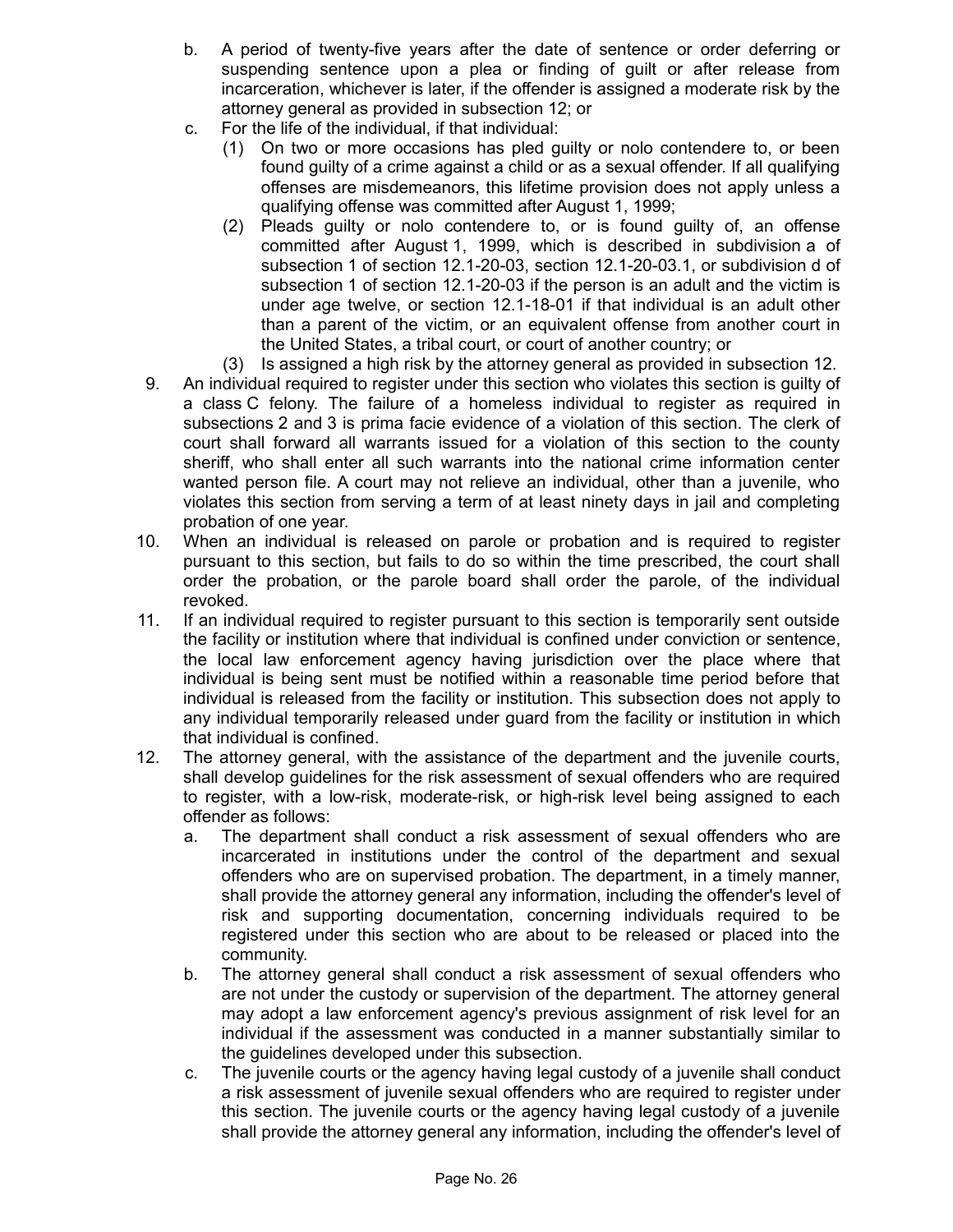risk and supporting documentation, concerning juveniles required to register and who are about to be released or placed into the community.

- d. The attorney general shall notify the offender of the risk level assigned to that offender. An offender may request a review of that determination with the attorney general's sexual offender risk assessment committee and may present any information that the offender believes may lower the assigned risk level.
- 13. An individual assessed as a high-risk sexual offender in accordance with subsection 12, may not reside within five hundred feet [152.4 meters] of a public or nonpublic preschool or elementary, middle, or high school.
- 14. Relevant and necessary conviction and registration information must be disclosed to the public by a law enforcement agency if the individual is a moderate or high risk and the agency determines that disclosure of the conviction and registration information is necessary for public protection. The attorney general shall develop guidelines for public disclosure of offender registration information. Public disclosure may include internet access if the offender:
	- a. Is required to register for a lifetime under subsection 8;
	- b. Has been determined to be a high risk to the public by the department, the attorney general, or the courts, according to guidelines developed by those agencies; or
	- c. Has been determined to be a high risk to the public by an agency of another state or the federal government.

If the offender has been determined to be a moderate risk, public disclosure must include, at a minimum, notification of the offense to the victim registered under chapter 12.1-34 and to any agency, civic organization, or group of persons who have characteristics similar to those of a victim of the offender. Upon request, law enforcement agencies may release conviction and registration information regarding low-risk, moderate-risk, or high-risk offenders.

- 15. A state officer, law enforcement agency, or public school district or governing body of a nonpublic school or any appointee, officer, or employee of those entities is not subject to civil or criminal liability for making risk determinations, allowing a sexual offender to attend a school function under section 12.1-20-25, or for disclosing or for failing to disclose information as permitted by this section.
- 16. If a juvenile is adjudicated delinquent and required or ordered to register as a sexual offender or as an offender against a child under this section, the juvenile shall comply with the registration requirements in this section. Notwithstanding any other provision of law, a law enforcement agency shall register a juvenile offender in the same manner as adult offenders and may release any relevant and necessary information on file to other law enforcement agencies, the department of health and human services, or the public if disclosure is necessary to protect public health or safety. The law enforcement agency shall release any relevant and necessary information on file to the superintendent or principal of the school the juvenile attends. The school administration shall notify others in similar positions if the juvenile transfers to another learning institution in or outside the state.
- 17. If an individual has been required to register as a sexual offender or an offender against a child under section 12.1-32-15 or former section 27-20-52.1 before August 1, 1999, the individual may petition the court to be removed from the offender list if registration is no longer mandatory for that individual. In considering the petition, the court shall comply with the requirements of this section.
- 18. A sexual offender who is currently assigned a moderate or high-risk level by the attorney general may not use a state park of this state as a residence or residential address to comply with the registration requirements of this section. Before arriving at a state park for overnight lodging or camping, a sexual offender who is assigned a moderate or high-risk level by the attorney general shall notify a parks and recreation department law enforcement officer at the state park where the sexual offender will be staying.